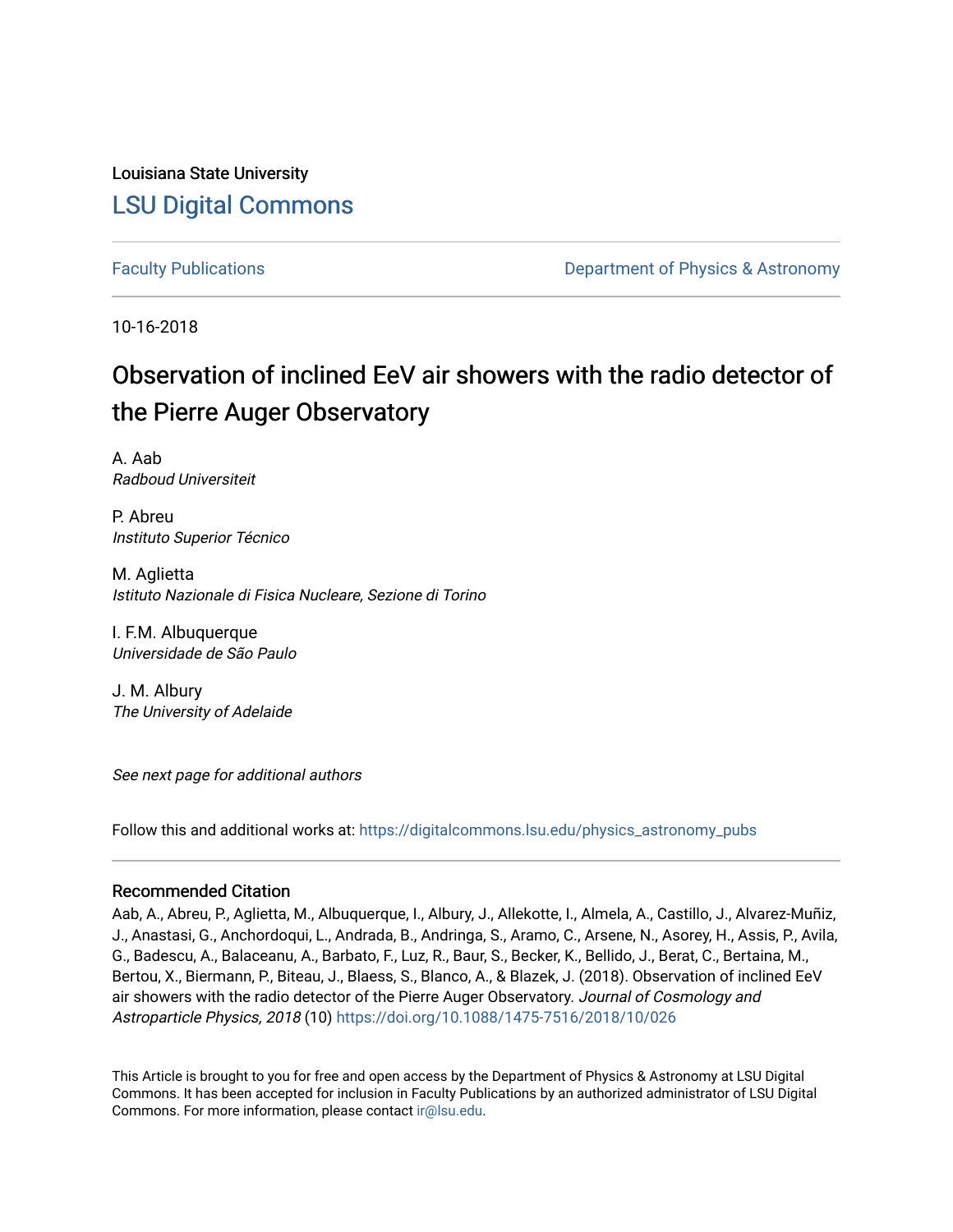# Authors

A. Aab, P. Abreu, M. Aglietta, I. F.M. Albuquerque, J. M. Albury, I. Allekotte, A. Almela, J. Alvarez Castillo, J. Alvarez-Muñiz, G. A. Anastasi, L. Anchordoqui, B. Andrada, S. Andringa, C. Aramo, N. Arsene, H. Asorey, P. Assis, G. Avila, A. M. Badescu, A. Balaceanu, F. Barbato, R. J.Barreira Luz, S. Baur, K. H. Becker, J. A. Bellido, C. Berat, M. E. Bertaina, X. Bertou, P. L. Biermann, J. Biteau, S. G. Blaess, A. Blanco, and J. Blazek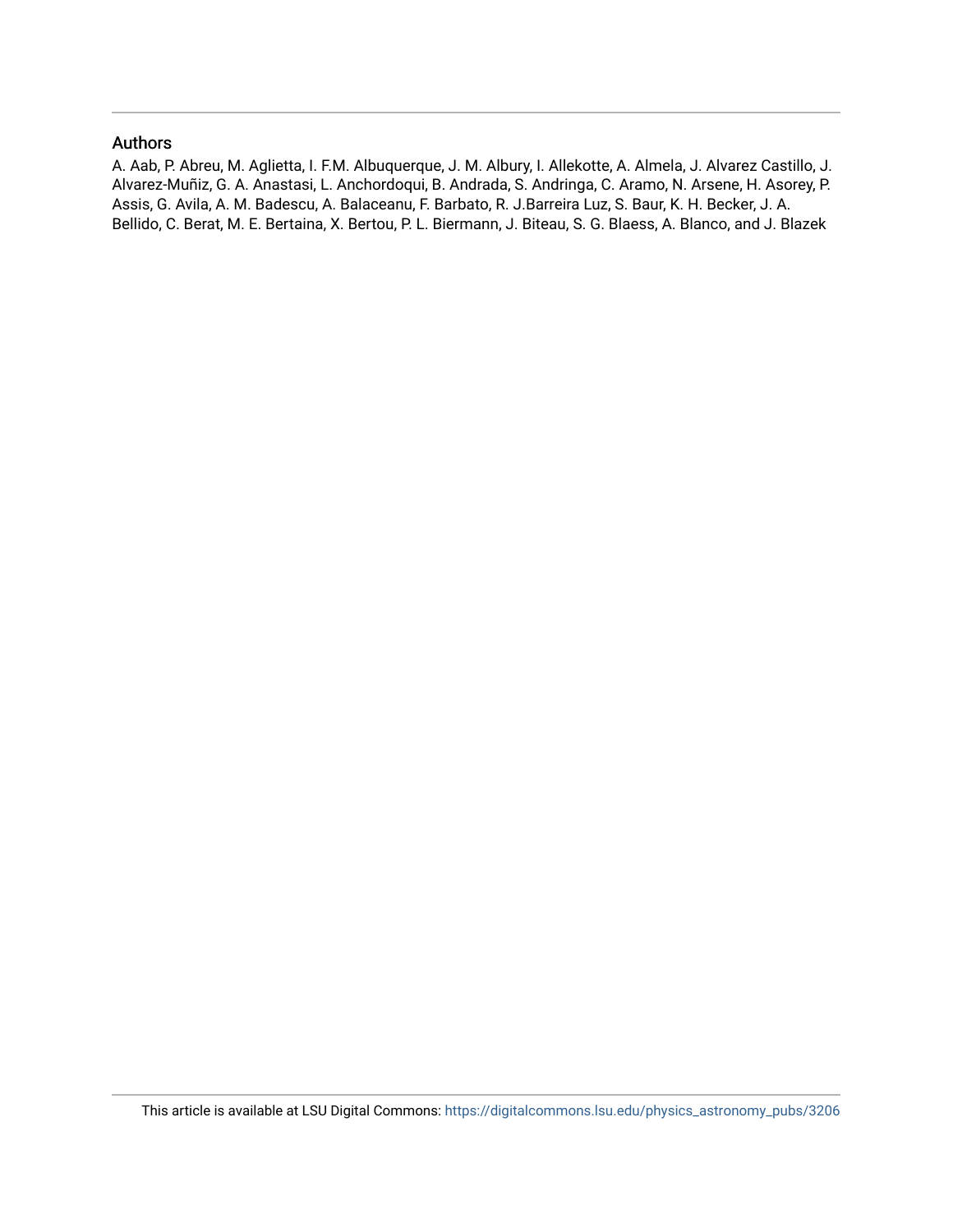# **Observation of inclined EeV air showers with the radio detector of the Pierre Auger Observatory**

**A. Aab,**<sup>75</sup> **P. Abreu,**<sup>67</sup> **M. Aglietta,**<sup>49</sup>*,*<sup>48</sup> **I.F.M. Albuquerque,**<sup>18</sup> **J.M. Albury,**<sup>12</sup> **I. Allekotte,**<sup>1</sup> **A. Almela,**<sup>8</sup>*,*<sup>11</sup> **J. Alvarez Castillo,**<sup>63</sup> **J. Alvarez-Muñiz,**<sup>74</sup> **G.A. Anastasi,**<sup>40</sup>*,*<sup>42</sup> **L. Anchordoqui,**<sup>81</sup> **B. Andrada,**<sup>8</sup> **S. Andringa,**<sup>67</sup> **C. Aramo,**<sup>46</sup> **N. Arsene,**<sup>69</sup> **H. Asorey,**<sup>1</sup>*,*<sup>26</sup> **P. Assis,**<sup>67</sup> **G. Avila,**<sup>9</sup>*,*<sup>10</sup> **A.M. Badescu,**<sup>70</sup> **A. Balaceanu,**<sup>68</sup> **F. Barbato,**<sup>56</sup>*,*<sup>46</sup> **R.J. Barreira Luz,**<sup>67</sup> **S. Baur,**<sup>35</sup> **K.H. Becker,**<sup>33</sup> **J.A. Bellido,**<sup>12</sup> **C. Berat,**<sup>32</sup> **M.E. Bertaina,**<sup>58</sup>*,*<sup>48</sup> **X. Bertou,**<sup>1</sup> **P.L. Biermann,***<sup>b</sup>* **J. Biteau,**<sup>30</sup> **S.G. Blaess,**<sup>12</sup> **A. Blanco,**<sup>67</sup> **J. Blazek,**<sup>28</sup> **C. Bleve,**<sup>52</sup>*,*<sup>44</sup> **M. Boháčová,**<sup>28</sup> **C. Bonifazi,**<sup>23</sup> **N. Borodai,**<sup>64</sup> **A.M. Botti,**<sup>8</sup>*,*<sup>35</sup> **J. Brack,***<sup>f</sup>* **T. Bretz,**<sup>37</sup> **A. Bridgeman,**<sup>34</sup> **F.L. Briechle,**<sup>37</sup> **P. Buchholz,**<sup>39</sup> **A. Bueno,**<sup>73</sup> **S. Buitink,**<sup>75</sup> **M. Buscemi,**<sup>54</sup>*,*<sup>43</sup> **K.S. Caballero-Mora,**<sup>62</sup> **L. Caccianiga,**<sup>55</sup> **L. Calcagni,**<sup>4</sup> **A. Cancio,**<sup>11</sup>*,*<sup>8</sup> **F. Canfora,**<sup>75</sup>*,*<sup>77</sup> **J.M. Carceller,**<sup>73</sup> **R. Caruso,**<sup>54</sup>*,*<sup>43</sup> **A. Castellina,**<sup>49</sup>*,*<sup>48</sup> **F. Catalani,**<sup>16</sup> **G. Cataldi,**<sup>44</sup> **L. Cazon,**<sup>67</sup> **J.A. Chinellato,**<sup>19</sup> **J. Chudoba,**<sup>28</sup> **L. Chytka,**<sup>29</sup> **R.W. Clay,**<sup>12</sup> **A.C. Cobos Cerutti,**<sup>7</sup> **R. Colalillo,**<sup>56</sup>*,*<sup>46</sup> **A. Coleman,**<sup>86</sup> **L. Collica,**<sup>48</sup> **M.R. Coluccia,**<sup>52</sup>*,*<sup>44</sup> **R. Conceição,**<sup>67</sup> **G. Consolati,**<sup>45</sup>*,*<sup>50</sup> **F. Contreras,**<sup>9</sup>*,*<sup>10</sup> **M.J. Cooper,**<sup>12</sup> **S. Coutu,**<sup>86</sup> **C.E. Covault,**<sup>79</sup> **S. D'Amico,**<sup>51</sup>*,*<sup>44</sup> **B. Daniel,**<sup>19</sup> **S. Dasso,**<sup>5</sup>*,*<sup>3</sup> **K. Daumiller,**<sup>35</sup> **B.R. Dawson,**<sup>12</sup> **J.A. Day,**<sup>12</sup> **R.M. de Almeida,**<sup>25</sup> **S.J. de Jong,**<sup>75</sup>*,*<sup>77</sup> **G. De Mauro,**<sup>75</sup>*,*<sup>77</sup> **J.R.T. de Mello Neto,**<sup>23</sup>*,*<sup>24</sup> **I. De Mitri,**<sup>40</sup>*,*<sup>42</sup> **J. de Oliveira,**<sup>25</sup> **V. de Souza,**<sup>17</sup> **J. Debatin,**<sup>34</sup> **O. Deligny,**<sup>30</sup> **N. Dhital,**<sup>64</sup> **M.L. Díaz Castro,**<sup>19</sup> **F. Diogo,**<sup>67</sup> **C. Dobrigkeit,**<sup>19</sup> **J.C. D'Olivo,**<sup>63</sup> **Q. Dorosti,**<sup>39</sup> **R.C. dos Anjos,**<sup>22</sup> **M.T. Dova,**<sup>4</sup> **A. Dundovic,**<sup>38</sup> **J. Ebr,**<sup>28</sup> **R. Engel,**<sup>35</sup> **M. Erdmann,**<sup>37</sup> **C.O. Escobar,***<sup>d</sup>* **A. Etchegoyen,**<sup>8</sup>*,*<sup>11</sup> **H. Falcke,**<sup>75</sup>*,*78*,*<sup>77</sup> **J. Farmer,**<sup>87</sup> **G. Farrar,**<sup>84</sup> **A.C. Fauth,**<sup>19</sup> **N. Fazzini,***<sup>d</sup>* **F. Feldbusch,**<sup>36</sup> **F. Fenu,**<sup>58</sup>*,*<sup>48</sup> **L.P. Ferreyro,**<sup>8</sup> **B. Fick,**<sup>83</sup> **J.M. Figueira,**<sup>8</sup> **A. Filipčič,**<sup>72</sup>*,*<sup>71</sup> **M.M. Freire,**<sup>6</sup> **T. Fujii,**<sup>87</sup>*,g* **A. Fuster,**<sup>8</sup>*,*<sup>11</sup> **R. Gaïor,**<sup>31</sup> **B. García,**<sup>7</sup>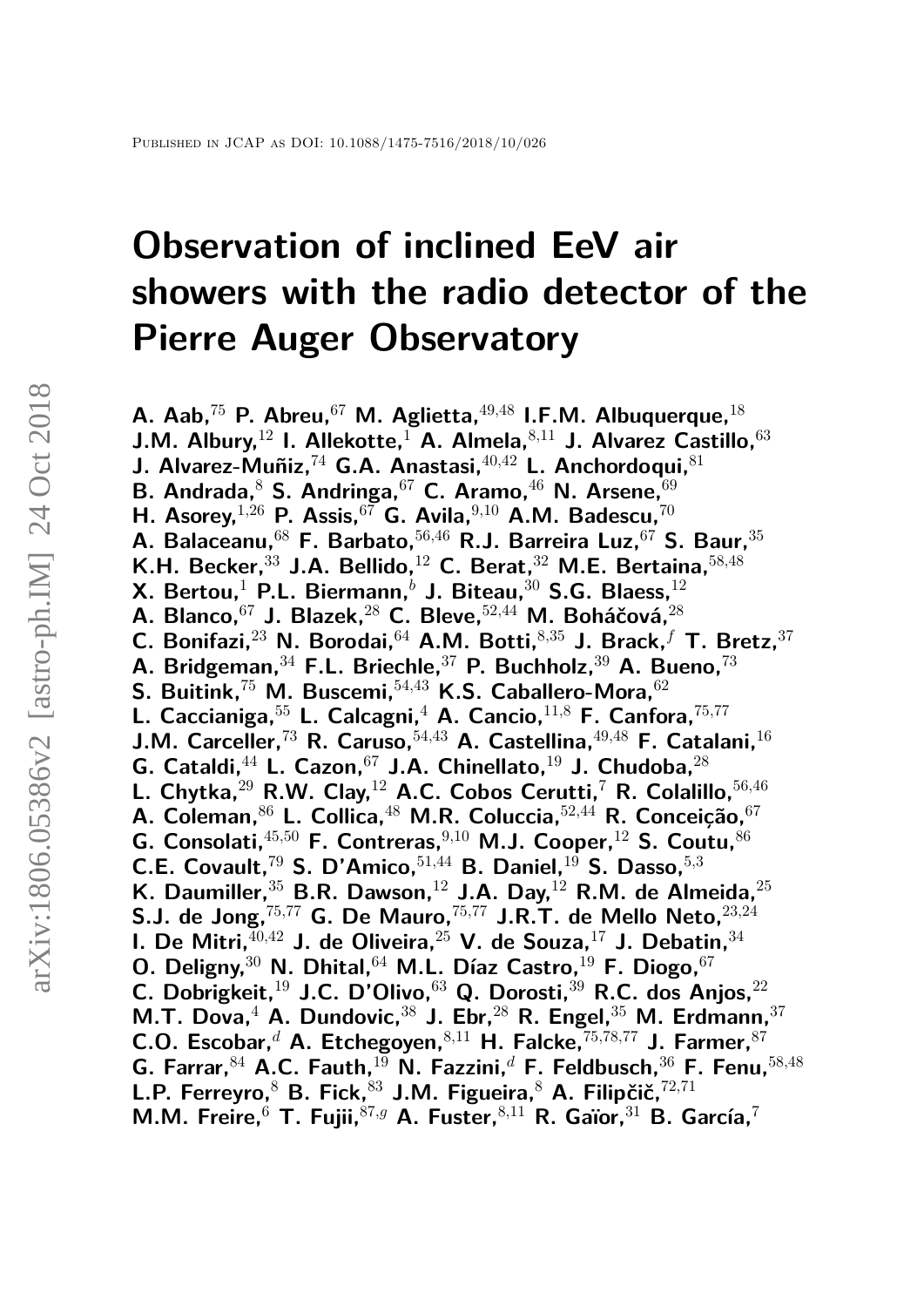**H. Gemmeke,**<sup>36</sup> **A. Gherghel-Lascu,**<sup>68</sup> **P.L. Ghia,**<sup>30</sup> **U. Giaccari,**<sup>23</sup>*,*<sup>14</sup> **M. Giammarchi,**<sup>45</sup> **M. Giller,**<sup>65</sup> **D. Głas,**<sup>66</sup> **C. Glaser,**<sup>37</sup> **J. Glombitza,**<sup>37</sup> **G. Golup,**<sup>1</sup> **M. Gómez Berisso,**<sup>1</sup> **P.F. Gómez Vitale,**<sup>9</sup>*,*<sup>10</sup> **N. González,**<sup>8</sup> **I. Goos,**<sup>1</sup>*,*<sup>35</sup> **D. Góra,**<sup>64</sup> **A. Gorgi,**<sup>49</sup>*,*<sup>48</sup> **M. Gottowik,**<sup>33</sup> **T.D. Grubb,**<sup>12</sup> **F. Guarino,**<sup>56</sup>*,*<sup>46</sup> **G.P. Guedes,**<sup>20</sup> **E. Guido,**<sup>48</sup>*,*<sup>58</sup> **R. Halliday,**<sup>79</sup> **M.R. Hampel,**<sup>8</sup> **P. Hansen,**<sup>4</sup> **D. Harari,**<sup>1</sup> **T.A. Harrison,**<sup>12</sup> **V.M. Harvey,**<sup>12</sup> **A. Haungs,**<sup>35</sup> **T. Hebbeker,**<sup>37</sup> **D. Heck,**<sup>35</sup> **P. Heimann,**<sup>39</sup> **G.C. Hill,**<sup>12</sup> **C. Hojvat,***<sup>d</sup>* **E.M. Holt,**<sup>34</sup>*,*<sup>8</sup> **P. Homola,**<sup>64</sup> **J.R. Hörandel,**<sup>75</sup>*,*<sup>77</sup> **P. Horvath,**<sup>29</sup> **M. Hrabovský,**<sup>29</sup> **T. Huege,**<sup>35</sup>*,c* **J. Hulsman,**<sup>8</sup>*,*<sup>35</sup> **A. Insolia,**<sup>54</sup>*,*<sup>43</sup> **P.G. Isar,**<sup>69</sup> **I. Jandt,**<sup>33</sup> **J.A. Johnsen,**<sup>80</sup> **M. Josebachuili,**<sup>8</sup> **J. Jurysek,**<sup>28</sup> **A. Kääpä,**<sup>33</sup> **O. Kambeitz,**<sup>34</sup> **K.H. Kampert,**<sup>33</sup> **B. Keilhauer,**<sup>35</sup> **N. Kemmerich,**<sup>18</sup> **J. Kemp,**<sup>37</sup> **H.O. Klages,**<sup>35</sup> **M. Kleifges,**<sup>36</sup> **J. Kleinfeller,**<sup>9</sup> **R. Krause,**<sup>37</sup> **D. Kuempel,**<sup>33</sup> **G. Kukec Mezek,**<sup>71</sup> **N. Kunka,**<sup>36</sup> **A. Kuotb Awad,**<sup>34</sup> **B.L. Lago,**<sup>15</sup> **D. LaHurd,**<sup>79</sup> **R.G. Lang,**<sup>17</sup> **R. Legumina,**<sup>65</sup> **M.A. Leigui de Oliveira,**<sup>21</sup> **V. Lenok,**<sup>35</sup> **A. Letessier-Selvon,**<sup>31</sup> **I. Lhenry-Yvon,**<sup>30</sup> **D. Lo Presti,**<sup>54</sup>*,*<sup>43</sup> **L. Lopes,**<sup>67</sup> **R. López,**<sup>59</sup> **A. López Casado,**<sup>74</sup> **R. Lorek,**<sup>79</sup> **Q. Luce,**<sup>30</sup> **A. Lucero,**<sup>8</sup> **M. Malacari,**<sup>87</sup> **M. Mallamaci,**<sup>55</sup>*,*<sup>45</sup> **D. Mandat,**<sup>28</sup> **P. Mantsch,***<sup>d</sup>* **A.G. Mariazzi,**<sup>4</sup> **I.C. Mariş,**<sup>13</sup> **G. Marsella,**<sup>52</sup>*,*<sup>44</sup> **D. Martello,**<sup>52</sup>*,*<sup>44</sup> **H. Martinez,**<sup>60</sup> **O. Martínez Bravo,**<sup>59</sup> **H.J. Mathes,**<sup>35</sup> **S. Mathys,**<sup>33</sup> **J. Matthews,**<sup>82</sup> **G. Matthiae,**<sup>57</sup>*,*<sup>47</sup> **E. Mayotte,**<sup>33</sup> **P.O. Mazur,***<sup>d</sup>* **C. Medina,**<sup>80</sup> **G. Medina-Tanco,**<sup>63</sup> **D. Melo,**<sup>8</sup> **A. Menshikov,**<sup>36</sup> **K.-D. Merenda,**<sup>80</sup> **S. Michal,**<sup>29</sup> **M.I. Micheletti,**<sup>6</sup> **L. Middendorf,**<sup>37</sup> **L. Miramonti,**<sup>55</sup>*,*<sup>45</sup> **B. Mitrica,**<sup>68</sup> **D. Mockler,**<sup>34</sup> **S. Mollerach,**<sup>1</sup> **F. Montanet,**<sup>32</sup> **C. Morello,**<sup>49</sup>*,*<sup>48</sup> **G. Morlino,**<sup>40</sup>*,*<sup>42</sup> **M. Mostafá,**<sup>86</sup> **A.L. Müller,**<sup>8</sup>*,*<sup>35</sup> **M.A. Muller,**<sup>19</sup>*,e* **S. Müller,**<sup>34</sup>*,*<sup>8</sup> **R. Mussa,**<sup>48</sup> **L. Nellen,**<sup>63</sup> **P.H. Nguyen,**<sup>12</sup> **M. Niculescu-Oglinzanu,**<sup>68</sup> **M. Niechciol,**<sup>39</sup> **L. Niemietz,**<sup>33</sup> **D. Nitz,**<sup>83</sup>*,h* **D. Nosek,**<sup>27</sup> **V. Novotny,**<sup>27</sup> **L. Nožka,**<sup>29</sup> **A Nucita,**<sup>52</sup>*,*<sup>44</sup> **L.A. Núñez,**<sup>26</sup> **F. Oikonomou,**<sup>86</sup> **A. Olinto,**<sup>87</sup> **M. Palatka,**<sup>28</sup> **J. Pallotta,**<sup>2</sup> **P. Papenbreer,**<sup>33</sup> **G. Parente,**<sup>74</sup> **A. Parra,**<sup>59</sup> **T. Paul,**<sup>81</sup> **M. Pech,**<sup>28</sup> **F. Pedreira,**<sup>74</sup> **J. P¸ekala,**<sup>64</sup> **R. Pelayo,**<sup>61</sup> **J. Peña-Rodriguez,**<sup>26</sup> **L.A.S. Pereira,**<sup>19</sup> **M. Perlin,**<sup>8</sup> **L. Perrone,**<sup>52</sup>*,*<sup>44</sup> **C. Peters,**<sup>37</sup> **S. Petrera,**<sup>40</sup>*,*<sup>42</sup> **J. Phuntsok,**<sup>86</sup> **T. Pierog,**<sup>35</sup> **M. Pimenta,**<sup>67</sup> **V. Pirronello,**<sup>54</sup>*,*<sup>43</sup> **M. Platino,**<sup>8</sup> **J. Poh,**<sup>87</sup> **B. Pont,**<sup>75</sup> **C. Porowski,**<sup>64</sup> **R.R. Prado,**<sup>17</sup> **P. Privitera,**<sup>87</sup> **M. Prouza,**<sup>28</sup> **A. Puyleart,**<sup>83</sup> **E.J. Quel,**<sup>2</sup> **S. Querchfeld,**<sup>33</sup> **S. Quinn,**<sup>79</sup> **R. Ramos-Pollan,**<sup>26</sup> **J. Rautenberg,**<sup>33</sup> **D. Ravignani,**<sup>8</sup>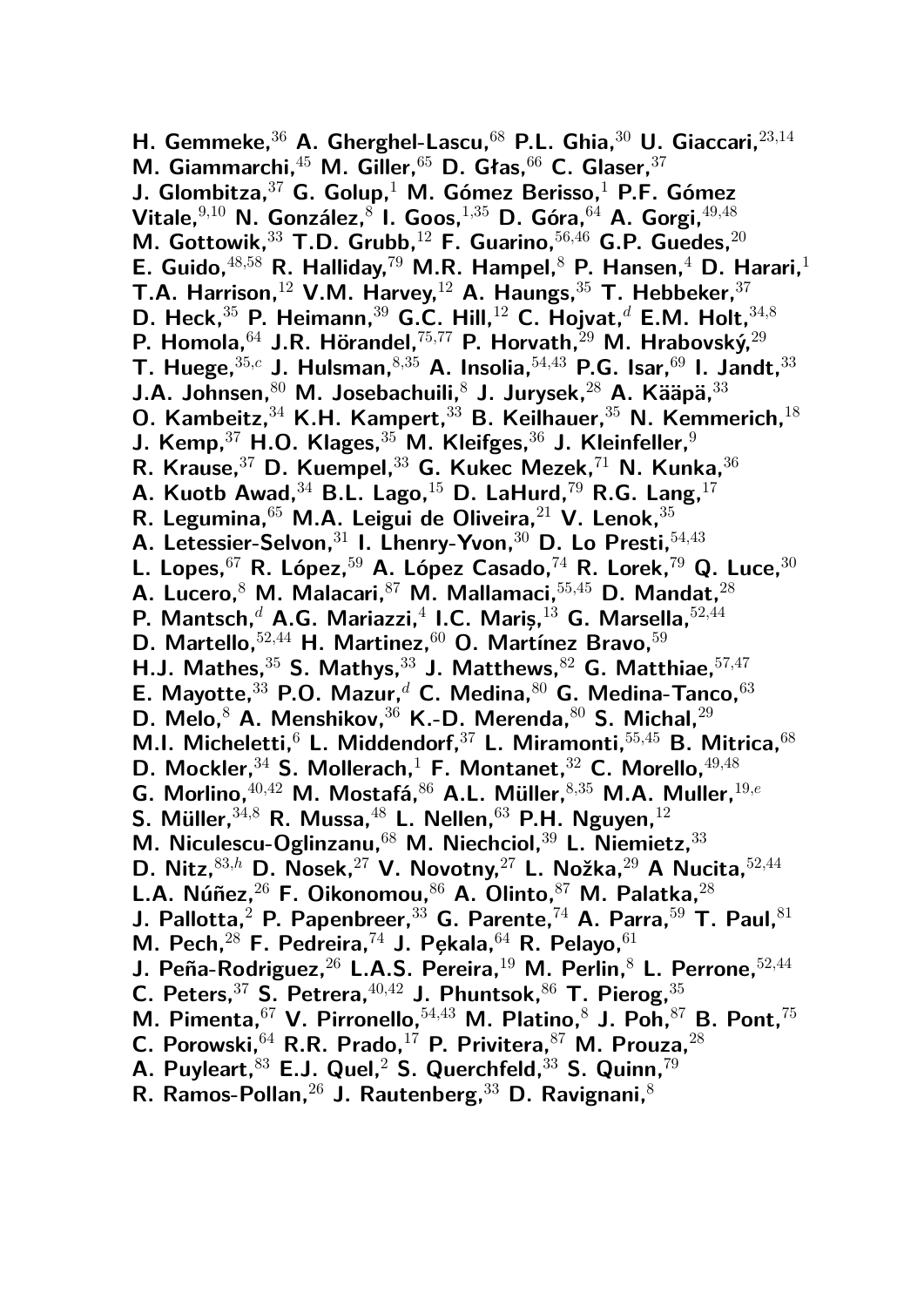**M. Reininghaus,**<sup>35</sup> **J. Ridky,**<sup>28</sup> **F. Riehn,**<sup>67</sup> **M. Risse,**<sup>39</sup> **P. Ristori,**<sup>2</sup> **V. Rizi,**<sup>53</sup>*,*<sup>42</sup> **W. Rodrigues de Carvalho,**<sup>18</sup> **G. Rodriguez Fernandez,**<sup>57</sup>*,*<sup>47</sup> **J. Rodriguez Rojo,**<sup>9</sup> **M.J. Roncoroni,**<sup>8</sup> **M. Roth,**<sup>35</sup> **E. Roulet,**<sup>1</sup> **A.C. Rovero,**<sup>5</sup> **P. Ruehl,**<sup>39</sup> **S.J. Saffi,**<sup>12</sup> **A. Saftoiu,**<sup>68</sup> **F. Salamida,**<sup>53</sup>*,*<sup>42</sup> **H. Salazar,**<sup>59</sup> **A. Saleh,**<sup>71</sup> **G. Salina,**<sup>47</sup> **F. Sánchez,**<sup>8</sup> **P. Sanchez-Lucas,**<sup>73</sup> **E.M. Santos,**<sup>18</sup> **E. Santos,**<sup>28</sup> **F. Sarazin,**<sup>80</sup> **R. Sarmento,**<sup>67</sup> **C. Sarmiento-Cano,**<sup>8</sup> **R. Sato,**<sup>9</sup> **P. Savina,**<sup>52</sup>*,*<sup>44</sup> **M. Schauer,**<sup>33</sup> **V. Scherini,**<sup>44</sup> **H. Schieler,**<sup>35</sup> **M. Schimassek,**<sup>34</sup> **M. Schimp,**<sup>33</sup> **D. Schmidt,**<sup>35</sup>*,*<sup>8</sup> **O. Scholten,**<sup>76</sup>*,c* **P. Schovánek,**<sup>28</sup> **F.G. Schröder,**<sup>34</sup> **S. Schröder,**<sup>33</sup> **A. Schulz,**<sup>34</sup> **J. Schumacher,**<sup>37</sup> **S.J. Sciutto,**<sup>4</sup> **A. Segreto,**<sup>41</sup>*,*<sup>43</sup> **R.C. Shellard,**<sup>14</sup> **G. Sigl,**<sup>38</sup> **G. Silli,**<sup>8</sup>*,*<sup>35</sup> **O. Sima,**<sup>68</sup>*,i* **R. Šmída,**<sup>37</sup> **G.R. Snow,**<sup>88</sup> **P. Sommers,**<sup>86</sup> **J.F. Soriano,**<sup>81</sup> **J. Souchard,**<sup>32</sup> **R. Squartini,**<sup>9</sup> **D. Stanca,**<sup>68</sup> **S. Stanič,**<sup>71</sup> **J. Stasielak,**<sup>64</sup> **P. Stassi,**<sup>32</sup> **M. Stolpovskiy,**<sup>32</sup> **F. Strafella,**<sup>52</sup>*,*<sup>44</sup> **A. Streich,**<sup>34</sup> **F. Suarez,**<sup>8</sup>*,*<sup>11</sup> **M. Suárez-Durán,**<sup>26</sup> **T. Sudholz,**<sup>12</sup> **T. Suomijärvi,**<sup>30</sup> **A.D. Supanitsky,**<sup>5</sup> **J. Šupík,**<sup>29</sup> **J. Swain,**<sup>85</sup> **Z. Szadkowski,**<sup>66</sup> **A. Taboada,**<sup>35</sup> **O.A. Taborda,**<sup>1</sup> **C. Timmermans,**<sup>77</sup>*,*<sup>75</sup> **C.J. Todero Peixoto,**<sup>16</sup> **B. Tomé,**<sup>67</sup> **G. Torralba Elipe,**<sup>74</sup> **P. Travnicek,**<sup>28</sup> **M. Trini,**<sup>71</sup> **M. Tueros,**<sup>4</sup> **R. Ulrich,**<sup>35</sup> **M. Unger,**<sup>35</sup> **M. Urban,**<sup>37</sup> **J.F. Valdés Galicia,**<sup>63</sup> **I. Valiño,**<sup>74</sup> **L. Valore,**<sup>56</sup>*,*<sup>46</sup> **P. van Bodegom,**<sup>12</sup> **A.M. van den Berg,**<sup>76</sup> **A. van Vliet,**<sup>75</sup> **E. Varela,**<sup>59</sup> **B. Vargas Cárdenas,**<sup>63</sup> **R.A. Vázquez,**<sup>74</sup> **D. Veberič,**<sup>35</sup> **C. Ventura,**<sup>24</sup> **I.D. Vergara Quispe,**<sup>4</sup> **V. Verzi,**<sup>47</sup> **J. Vicha,**<sup>28</sup> **L. Villaseñor,**<sup>59</sup> **S. Vorobiov,**<sup>71</sup> **H. Wahlberg,**<sup>4</sup> **O. Wainberg,**<sup>8</sup>*,*<sup>11</sup> **D. Walz,**<sup>37</sup> **A.A. Watson,***<sup>a</sup>* **M. Weber,**<sup>36</sup> **A. Weindl,**<sup>35</sup> **M. Wiedeński,**<sup>66</sup> **L. Wiencke,**<sup>80</sup> **H. Wilczyński,**<sup>64</sup> **M. Wirtz,**<sup>37</sup> **D. Wittkowski,**<sup>33</sup> **B. Wundheiler,**<sup>8</sup> **L. Yang,**<sup>71</sup> **A. Yushkov,**<sup>28</sup> **E. Zas,**<sup>74</sup> **D. Zavrtanik,**<sup>71</sup>*,*<sup>72</sup> **M. Zavrtanik,**<sup>72</sup>*,*<sup>71</sup> **L. Zehrer,**<sup>71</sup> **A. Zepeda,**<sup>60</sup> **B. Zimmermann,**<sup>36</sup> **M. Ziolkowski,**<sup>39</sup> **Z. Zong,**<sup>30</sup> **and F. Zuccarello**<sup>54</sup>*,*<sup>43</sup>

- <sup>4</sup>IFLP, Universidad Nacional de La Plata and CONICET, La Plata, Argentina
- 5 Instituto de Astronomía y Física del Espacio (IAFE, CONICET-UBA), Buenos Aires, Argentina

<sup>1</sup>Centro Atómico Bariloche and Instituto Balseiro (CNEA-UNCuyo-CONICET), San Carlos de Bariloche, Argentina

<sup>2</sup>Centro de Investigaciones en Láseres y Aplicaciones, CITEDEF and CONICET, Villa Martelli, Argentina

<sup>3</sup>Departamento de Física and Departamento de Ciencias de la Atmósfera y los Océanos, FCEyN, Universidad de Buenos Aires and CONICET, Buenos Aires, Argentina

 ${}^{6}$ Instituto de Física de Rosario (IFIR) – CONICET/U.N.R. and Facultad de Ciencias Bioquímicas y Farmacéuticas U.N.R., Rosario, Argentina

<sup>7</sup> Instituto de Tecnologías en Detección y Astropartículas (CNEA, CONICET, UNSAM), and Universidad Tecnológica Nacional – Facultad Regional Mendoza (CONICET/CNEA), Mendoza, Argentina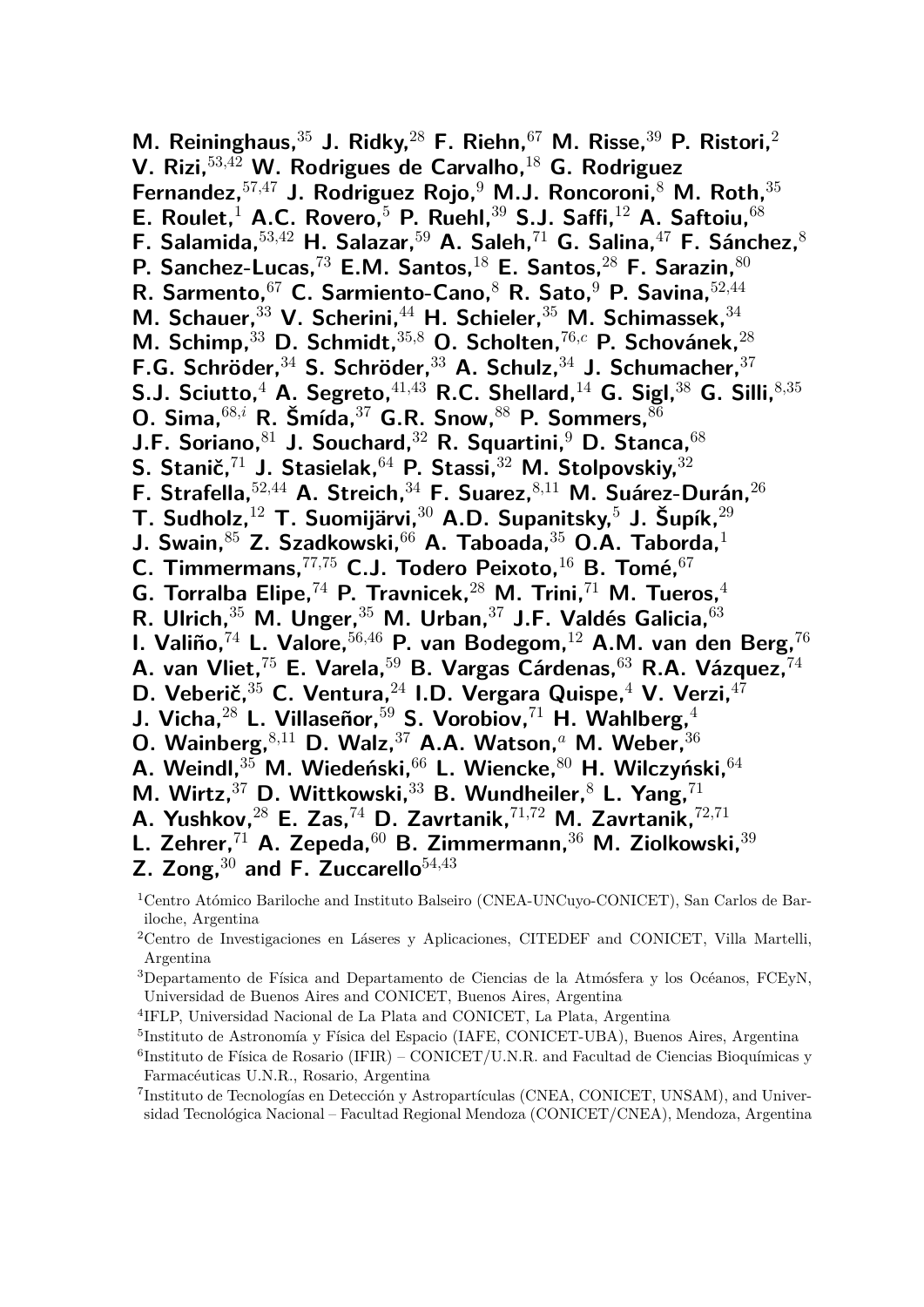- Instituto de Tecnologías en Detección y Astropartículas (CNEA, CONICET, UNSAM), Buenos Aires, Argentina
- Observatorio Pierre Auger, Malargüe, Argentina
- Observatorio Pierre Auger and Comisión Nacional de Energía Atómica, Malargüe, Argentina
- Universidad Tecnológica Nacional Facultad Regional Buenos Aires, Buenos Aires, Argentina
- University of Adelaide, Adelaide, S.A., Australia
- Université Libre de Bruxelles (ULB), Brussels, Belgium
- Centro Brasileiro de Pesquisas Fisicas, Rio de Janeiro, RJ, Brazil
- Centro Federal de Educação Tecnológica Celso Suckow da Fonseca, Nova Friburgo, Brazil
- Universidade de São Paulo, Escola de Engenharia de Lorena, Lorena, SP, Brazil
- Universidade de São Paulo, Instituto de Física de São Carlos, São Carlos, SP, Brazil
- Universidade de São Paulo, Instituto de Física, São Paulo, SP, Brazil
- Universidade Estadual de Campinas, IFGW, Campinas, SP, Brazil
- Universidade Estadual de Feira de Santana, Feira de Santana, Brazil
- Universidade Federal do ABC, Santo André, SP, Brazil
- Universidade Federal do Paraná, Setor Palotina, Palotina, Brazil
- Universidade Federal do Rio de Janeiro, Instituto de Física, Rio de Janeiro, RJ, Brazil
- Universidade Federal do Rio de Janeiro (UFRJ), Observatório do Valongo, Rio de Janeiro, RJ, Brazil
- Universidade Federal Fluminense, EEIMVR, Volta Redonda, RJ, Brazil
- Universidad Industrial de Santander, Bucaramanga, Colombia
- <sup>27</sup>Charles University, Faculty of Mathematics and Physics, Institute of Particle and Nuclear Physics, Prague, Czech Republic
- Institute of Physics of the Czech Academy of Sciences, Prague, Czech Republic
- Palacky University, RCPTM, Olomouc, Czech Republic
- Institut de Physique Nucléaire d'Orsay (IPNO), Université Paris-Sud, Univ. Paris/Saclay, CNRS-IN2P3, Orsay, France
- Laboratoire de Physique Nucléaire et de Hautes Energies (LPNHE), Universités Paris 6 et Paris 7, CNRS-IN2P3, Paris, France
- Univ. Grenoble Alpes, CNRS, Grenoble Institute of Engineering Univ. Grenoble Alpes, LPSC-IN2P3, 38000 Grenoble, France, France
- Bergische Universität Wuppertal, Department of Physics, Wuppertal, Germany
- Karlsruhe Institute of Technology, Institute for Experimental Particle Physics (ETP), Karlsruhe, Germany
- Karlsruhe Institute of Technology, Institut für Kernphysik, Karlsruhe, Germany
- Karlsruhe Institute of Technology, Institut für Prozessdatenverarbeitung und Elektronik, Karlsruhe, Germany
- RWTH Aachen University, III. Physikalisches Institut A, Aachen, Germany
- Universität Hamburg, II. Institut für Theoretische Physik, Hamburg, Germany
- Universität Siegen, Fachbereich 7 Physik Experimentelle Teilchenphysik, Siegen, Germany
- Gran Sasso Science Institute, L'Aquila, Italy
- INAF Istituto di Astrofisica Spaziale e Fisica Cosmica di Palermo, Palermo, Italy
- INFN Laboratori Nazionali del Gran Sasso, Assergi (L'Aquila), Italy
- INFN, Sezione di Catania, Catania, Italy
- INFN, Sezione di Lecce, Lecce, Italy
- INFN, Sezione di Milano, Milano, Italy
- INFN, Sezione di Napoli, Napoli, Italy
- INFN, Sezione di Roma "Tor Vergata", Roma, Italy
- INFN, Sezione di Torino, Torino, Italy
- Osservatorio Astrofisico di Torino (INAF), Torino, Italy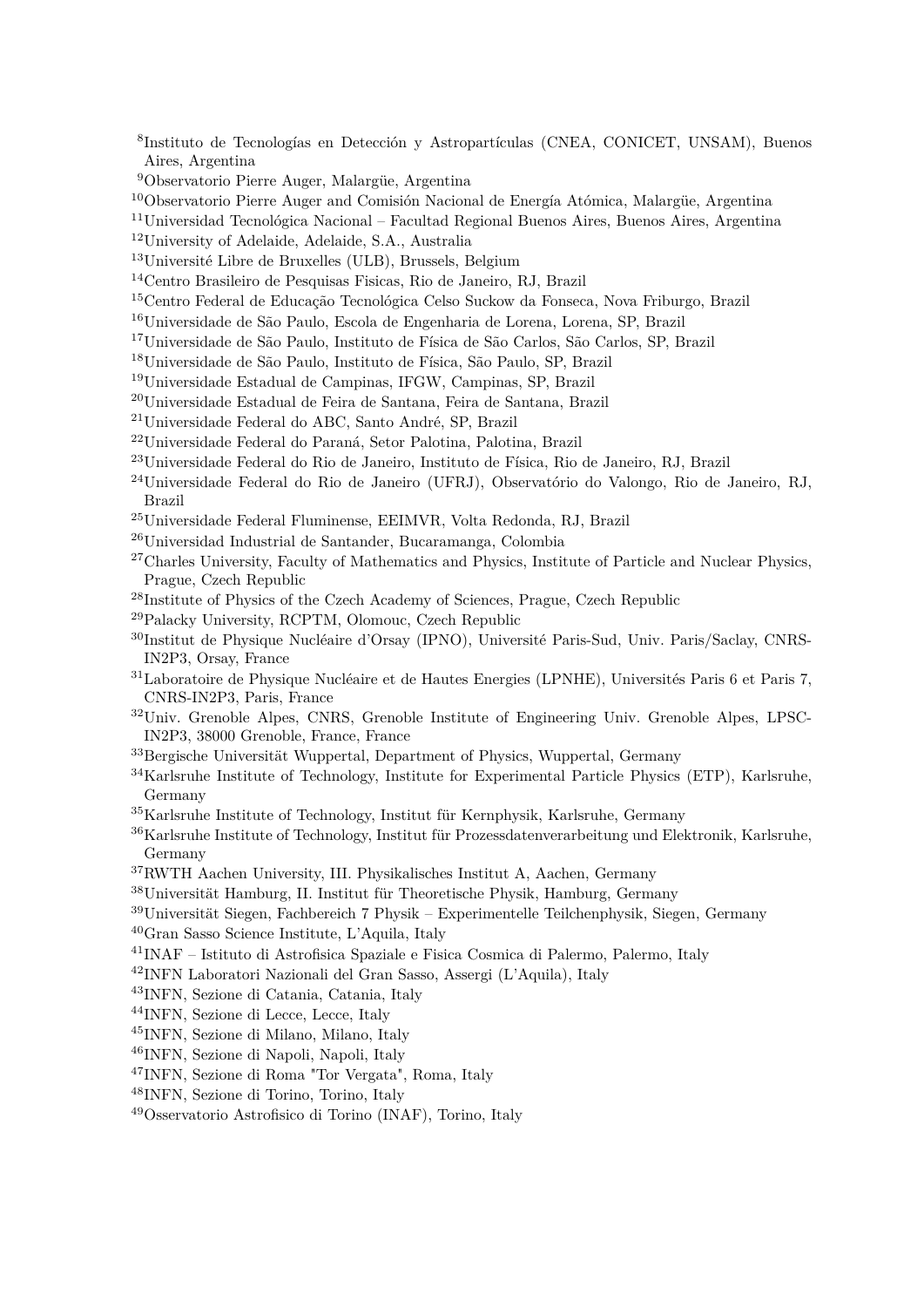- Politecnico di Milano, Dipartimento di Scienze e Tecnologie Aerospaziali , Milano, Italy
- Università del Salento, Dipartimento di Ingegneria, Lecce, Italy
- Università del Salento, Dipartimento di Matematica e Fisica "E. De Giorgi", Lecce, Italy

Università dell'Aquila, Dipartimento di Scienze Fisiche e Chimiche, L'Aquila, Italy

- Università di Catania, Dipartimento di Fisica e Astronomia, Catania, Italy
- Università di Milano, Dipartimento di Fisica, Milano, Italy
- Università di Napoli "Federico II", Dipartimento di Fisica "Ettore Pancini", Napoli, Italy
- Università di Roma "Tor Vergata", Dipartimento di Fisica, Roma, Italy
- Università Torino, Dipartimento di Fisica, Torino, Italy
- Benemérita Universidad Autónoma de Puebla, Puebla, México
- Centro de Investigación y de Estudios Avanzados del IPN (CINVESTAV), México, D.F., México
- Unidad Profesional Interdisciplinaria en Ingeniería y Tecnologías Avanzadas del Instituto Politécnico Nacional (UPIITA-IPN), México, D.F., México
- Universidad Autónoma de Chiapas, Tuxtla Gutiérrez, Chiapas, México
- Universidad Nacional Autónoma de México, México, D.F., México
- Institute of Nuclear Physics PAN, Krakow, Poland
- University of Łódź, Faculty of Astrophysics, Łódź, Poland
- University of Łódź, Faculty of High-Energy Astrophysics,Łódź, Poland
- Laboratório de Instrumentação e Física Experimental de Partículas LIP and Instituto Superior Técnico – IST, Universidade de Lisboa – UL, Lisboa, Portugal
- "Horia Hulubei" National Institute for Physics and Nuclear Engineering, Bucharest-Magurele, Romania
- Institute of Space Science, Bucharest-Magurele, Romania
- University Politehnica of Bucharest, Bucharest, Romania
- Center for Astrophysics and Cosmology (CAC), University of Nova Gorica, Nova Gorica, Slovenia
- Experimental Particle Physics Department, J. Stefan Institute, Ljubljana, Slovenia
- Universidad de Granada and C.A.F.P.E., Granada, Spain
- Instituto Galego de Física de Altas Enerxías (I.G.F.A.E.), Universidad de Santiago de Compostela, Santiago de Compostela, Spain
- IMAPP, Radboud University Nijmegen, Nijmegen, The Netherlands
- KVI Center for Advanced Radiation Technology, University of Groningen, Groningen, The Netherlands
- Nationaal Instituut voor Kernfysica en Hoge Energie Fysica (NIKHEF), Science Park, Amsterdam, The Netherlands
- Stichting Astronomisch Onderzoek in Nederland (ASTRON), Dwingeloo, The Netherlands
- Case Western Reserve University, Cleveland, OH, USA
- Colorado School of Mines, Golden, CO, USA
- Department of Physics and Astronomy, Lehman College, City University of New York, Bronx, NY, USA
- Louisiana State University, Baton Rouge, LA, USA
- Michigan Technological University, Houghton, MI, USA
- New York University, New York, NY, USA
- Northeastern University, Boston, MA, USA
- Pennsylvania State University, University Park, PA, USA
- University of Chicago, Enrico Fermi Institute, Chicago, IL, USA

University of Nebraska, Lincoln, NE, USA

—–

*<sup>a</sup>*School of Physics and Astronomy, University of Leeds, Leeds, United Kingdom

*<sup>b</sup>*Max-Planck-Institut für Radioastronomie, Bonn, Germany

*<sup>c</sup>*also at Vrije Universiteit Brussel, Brussels, Belgium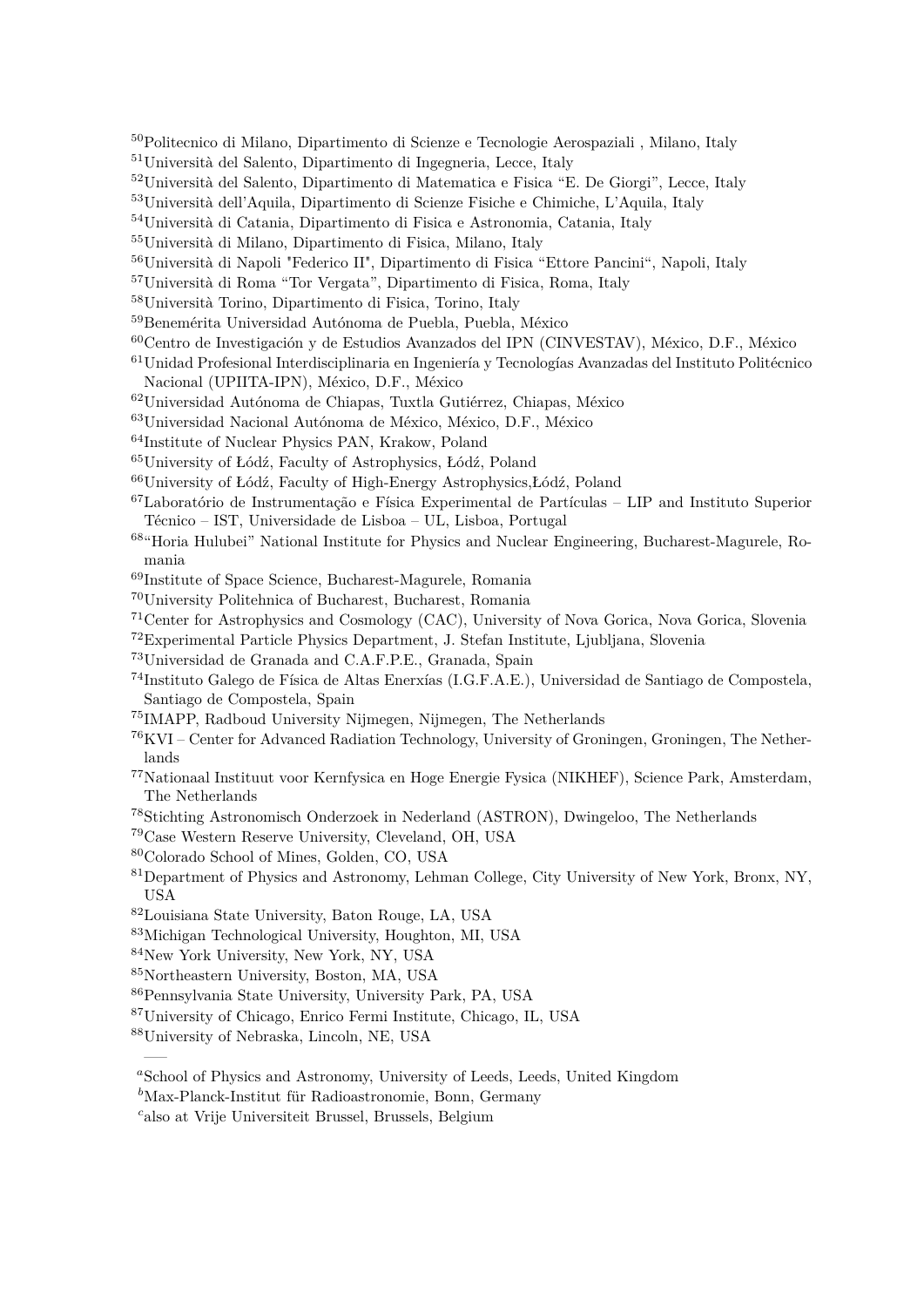*<sup>d</sup>*Fermi National Accelerator Laboratory, USA *<sup>e</sup>*also at Universidade Federal de Alfenas, Poços de Caldas, Brazil *<sup>f</sup>*Colorado State University, Fort Collins, CO, USA *<sup>g</sup>*now at Institute for Cosmic Ray Research, University of Tokyo *<sup>h</sup>*also at Karlsruhe Institute of Technology, Karlsruhe, Germany *<sup>i</sup>*also at University of Bucharest, Physics Department, Bucharest, Romania

E-mail: [auger\\_spokespersons@fnal.gov](mailto:auger_spokespersons@fnal.gov)

**Abstract.** With the Auger Engineering Radio Array (AERA) of the Pierre Auger Observatory, we have observed the radio emission from 561 extensive air showers with zenith angles between 60◦ and 84°. In contrast to air showers with more vertical incidence, these inclined air showers illuminate large ground areas of several km<sup>2</sup> with radio signals detectable in the 30 to 80 MHz band. A comparison of the measured radio-signal amplitudes with Monte Carlo simulations of a subset of 50 events for which we reconstruct the energy using the Auger surface detector shows agreement within the uncertainties of the current analysis. As expected for forward-beamed radio emission undergoing no significant absorption or scattering in the atmosphere, the area illuminated by radio signals grows with the zenith angle of the air shower. Inclined air showers with EeV energies are thus measurable with sparse radio-antenna arrays with grid sizes of a km or more. This is particularly attractive as radio detection provides direct access to the energy in the electromagnetic cascade of an air shower, which in case of inclined air showers is not accessible by arrays of particle detectors on the ground.

**Keywords:** cosmic rays, inclined air showers, radio detection, Pierre Auger Observatory, AERA

**ArXiv ePrint:** [1806.05386](http://arxiv.org/abs/1806.05386)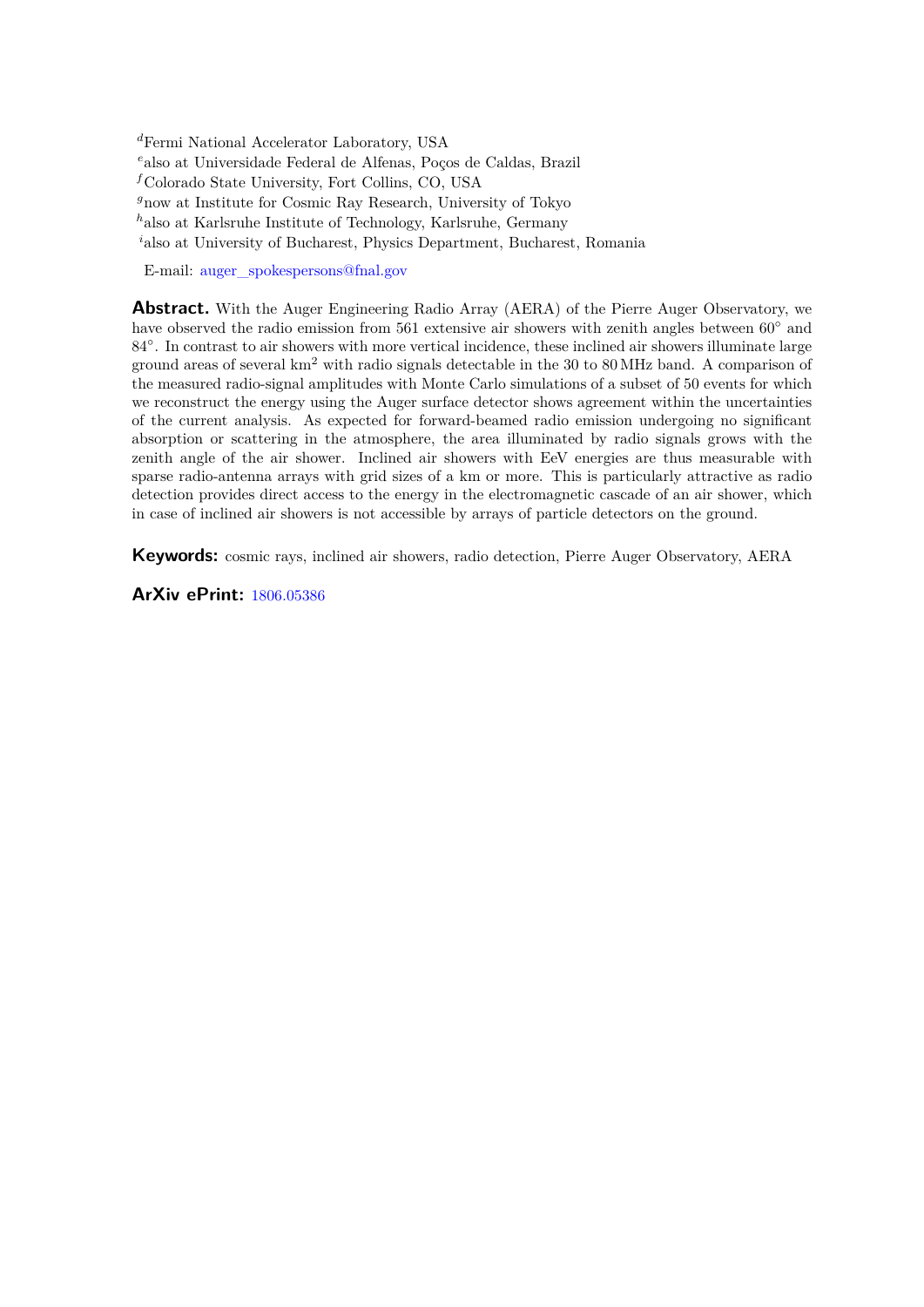# **Contents**

|                | 1 Introduction                                       |                         |
|----------------|------------------------------------------------------|-------------------------|
|                | 2 Experimental setup and data analysis               | $\overline{\mathbf{2}}$ |
| $\mathbf{3}$   | Results                                              | 4                       |
|                | Size of the area illuminated by radio signals<br>3.1 | 4                       |
|                | Comparison with simulations<br>$3.2\,$               | 7                       |
|                | 3.3 Presence of Cherenkov signature                  | 8                       |
|                | 4 Prospects                                          | 9                       |
| 5 <sup>1</sup> | Conclusion                                           | 11                      |

# <span id="page-8-0"></span>**1 Introduction**

Over the last 10 years, radio detection of extensive air showers has matured from small prototype setups to full-fledged applications as part of established cosmic-ray observatories [\[1\]](#page-19-0). The technique relies on the measurement of coherent radio emission dominantly arising from time-varying transverse currents induced by the Earth's magnetic field, with secondary radiation arising from the time variation of the negative charge excess present in air showers [\[1\]](#page-19-0). While radio measurements in the very-high-frequency band, typically from 30 to 80 MHz, have reached competitive precision in the reconstruction of the important air-shower parameters arrival direction, energy, and depth of shower maximum [\[1,](#page-19-0) [2\]](#page-19-1) in the energy range from  $\sim 10^{17}$  eV to  $\sim 10^{18}$  eV, also an intrinsic limitation has become apparent: The radio emission from air showers with zenith angles up to ∼60◦ illuminates areas with diameters of only a few hundred meters, i.e., for coincident detection of such air showers with at least three radio antennas, an antenna grid with a spacing of order 200 to 300 m is needed. As the radio-emission footprint does not grow significantly with the energy of the primary particle, the antenna grid spacing would need to be equally dense for detection of near-vertical air showers with energies well beyond an EeV, which is obviously problematic as the low cosmic-ray flux at these energies requires instrumentation of very large areas.

There have been long-standing predictions that inclined air showers with zenith angles of more than 60◦ should illuminate much larger areas and thus be more favorable for detection with sparse antenna arrays [\[3,](#page-19-2) [4\]](#page-20-0). The reason for this expectation is that for inclined showers, the shower, and with it the source of the radio emission, is significantly further away from the ground than for near-vertical showers, while there is no relevant absorption or scattering of the radio signals in the atmosphere. The strongly forward-beamed radio emission thus illuminates a significantly larger area, even after projection effects are corrected for. As the total radiation energy in the radio signal is then distributed over a larger area, the signal strengths are weaker than for non-inclined air showers, which leads to an increase of the energy threshold for detection in the presence of noise. (The background in the 30 to 80 MHz band is dominated by radio emission from the Galaxy [\[1,](#page-19-0) [2\]](#page-19-1), and as such irreducible.) Recent simulation studies with full Monte-Carlo simulations have confirmed these earlier findings and further illustrated the potential of radio meausrements of inclined air showers [\[5\]](#page-20-1).

Radio signals from inclined air showers have previously been detected in the frequency range from 40 to 80 MHz with the small-area LOPES experiment [\[6\]](#page-20-2). However, no quantitative analysis of the signal distributions was possible with the limited data available. The ANITA experiment has measured several inclined cosmic-ray events at frequencies between 200 and 1200 MHz after reflection of the radio signals off the Antarctic ice [\[7\]](#page-20-3), and has even derived a flux at an energy of 2.9 EeV [\[8\]](#page-20-4). The measurements at only one antenna location, however, did not allow validation of the radioemission simulations that the analysis relied upon. Lately, the ARIANNA experiment has reported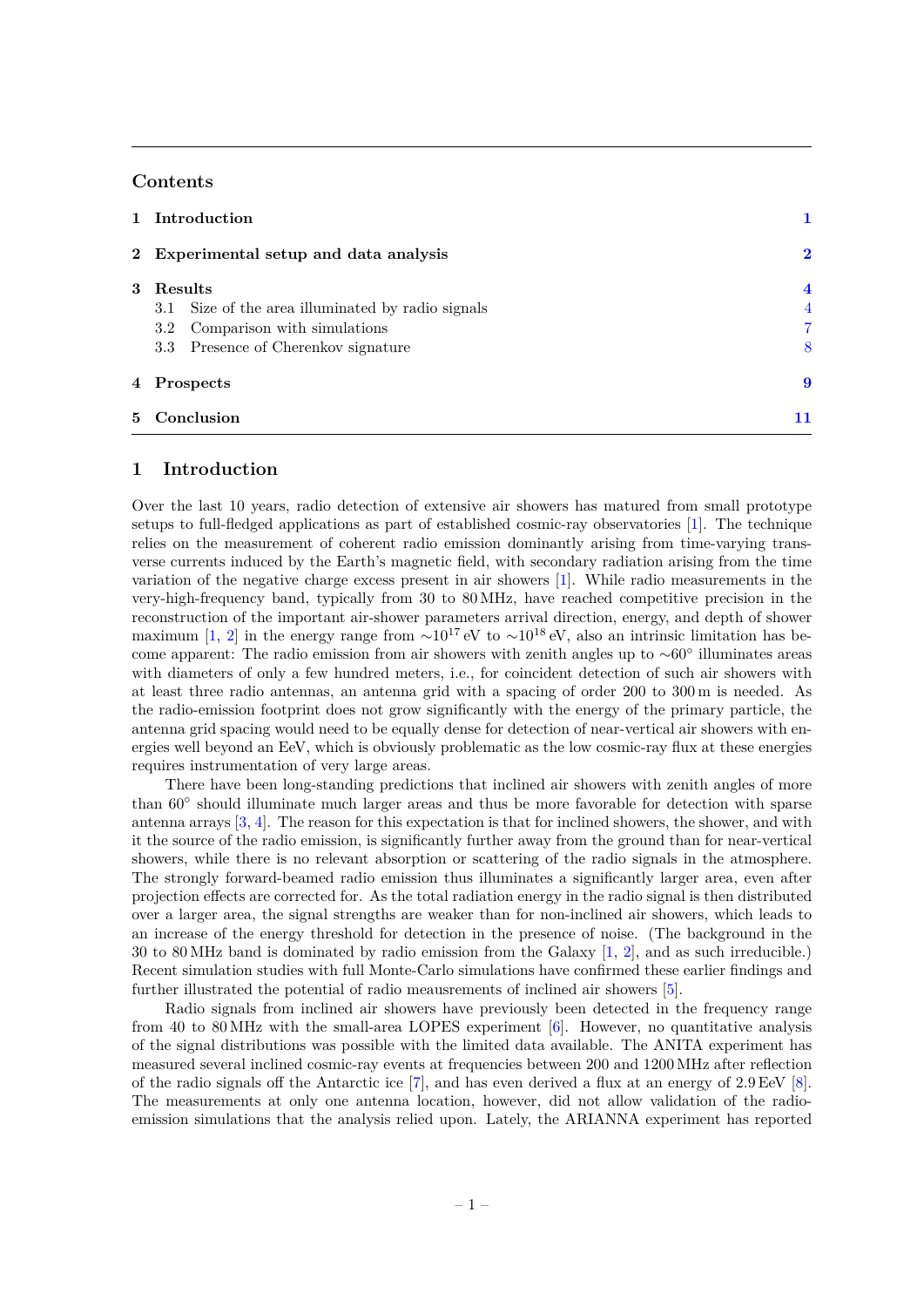the measurement of radio signals from cosmic rays in the frequency range of 100 to 500 MHz, with one event measured at a zenith angle of approximately 75◦ [\[9\]](#page-20-5).

In this work we demonstrate that the Auger Engineering Radio Array (AERA) [\[10\]](#page-20-6), in spite of not having been optimized for the detection of inclined air showers, has observed inclined air showers at EeV energies with significant statistics. This is possible because, indeed, the radio emission of inclined air showers is detectable over areas of several  $km^2$ , providing the potential to measure such air showers even with antenna arrays on grid spacing of a km or more. In addition, we show that the absolute radio-signal amplitudes measured at up to 76 antenna locations per air shower are in agreement with state-of-the-art Monte-Carlo simulations, and that we observe a signature of the Cherenkov time compression arising from the non-unity refractive index of the atmosphere. We first describe our experimental setup and data analysis, then present our results, and finally discuss the potential of radio detection of inclined air showers in future applications.

#### <span id="page-9-0"></span>**2 Experimental setup and data analysis**

The Pierre Auger Observatory is a multi-hybrid detector for the measurement of ultra-high-energy cosmic rays [\[11\]](#page-20-7), situated in the province of Mendoza, Argentina. Its baseline detectors comprise a surface-detector (SD) array of 1660 water-Cherenkov particle detectors covering an area of  $3000 \text{ km}^2$ , and a fluorescence detector (FD) consisting of 27 optical telescopes monitoring the atmosphere above the surface detector for ultraviolet fluorescence light. The fluorescence detector is used in particular to set the energy scale of the measurements, and allows direct observation of the depth of maximum of individual air showers. The Auger Engineering Radio Array is situated in the north-western part of the observatory.

AERA has been set up in stages. In the period between June 2013 and March 2015 it consisted of a total of 124 antenna stations covering an area of  $6 \text{ km}^2$  employing a graded layout with grid spacings between 150 m and 375 m. In the analysis presented here, those 76 out of the 124 antenna stations which are capable of receiving an external trigger from the surface detector array were used. The area instrumented by these antennas amounts to approximately  $3.5 \text{ km}^2$ . Two different types of antennas are being used in AERA: logarithmic-periodic dipole antennas [\[12,](#page-20-8) [13\]](#page-20-9) and butterfly antennas [\[12\]](#page-20-8). Both measure the radio signal in the 30 to 80 MHz band and have sensitivity at elevations below 30◦ , but were never optimized for the detection of inclined air showers. In particular, these antennas only measure the projection of the three-dimensional electric-field vector onto the horizontal plane, i.e., they do not measure the vertical field component, which can contain a significant fraction of the signal in case of inclined air showers [\[14\]](#page-20-10). Also, the systematic uncertainties in the absolute antenna calibration at low elevations have yet to be studied in detail and are currently larger than for nearvertical geometries. Another limitation of the current setup with respect to inclined air showers lies in the selection of radio-readout triggers from the triggers provided by the surface detector. Only events for which the closest (ground) distance between a surface detector station with a local trigger and an AERA station is smaller than 5 km currently trigger the readout of the radio-antenna array. This condition is applied to improve the purity of the acquired data sample, but is not tailored for horizontal air showers. (The non-availability of the shower zenith angle at this stage of event processing currently makes it difficult to optimize this trigger for inclined air showers.) Overall, there is thus still significant potential for improving the radio detection of inclined air showers with AERA.

We analyzed a data set recorded between 26 June 2013 and 28 February 2015 employing a hybrid analysis of the surface-detector and radio-detector data with the Offline analysis framework of the Pierre Auger Observatory [\[15\]](#page-20-11). For the particle component of the air shower, we apply the standard reconstruction for inclined showers with zenith angles greater than  $60°$  measured with the 1500 m surface-detector array [\[16\]](#page-20-12). While the maximum zenith angle of this reconstruction is normally limited to 80° to ensure bias-free reconstruction parameters, we here extend the analysis to zenith angles up to 84◦ , resulting in a minor degradation in reconstruction performance not relevant for the analysis presented here. We refrain from analyzing events with zenith angles larger than 84◦ at this time, as this would require additional studies and optimizations of the surface-detector reconstruction. The radio analysis uses the event geometry determined with the surface-detector reconstruction as a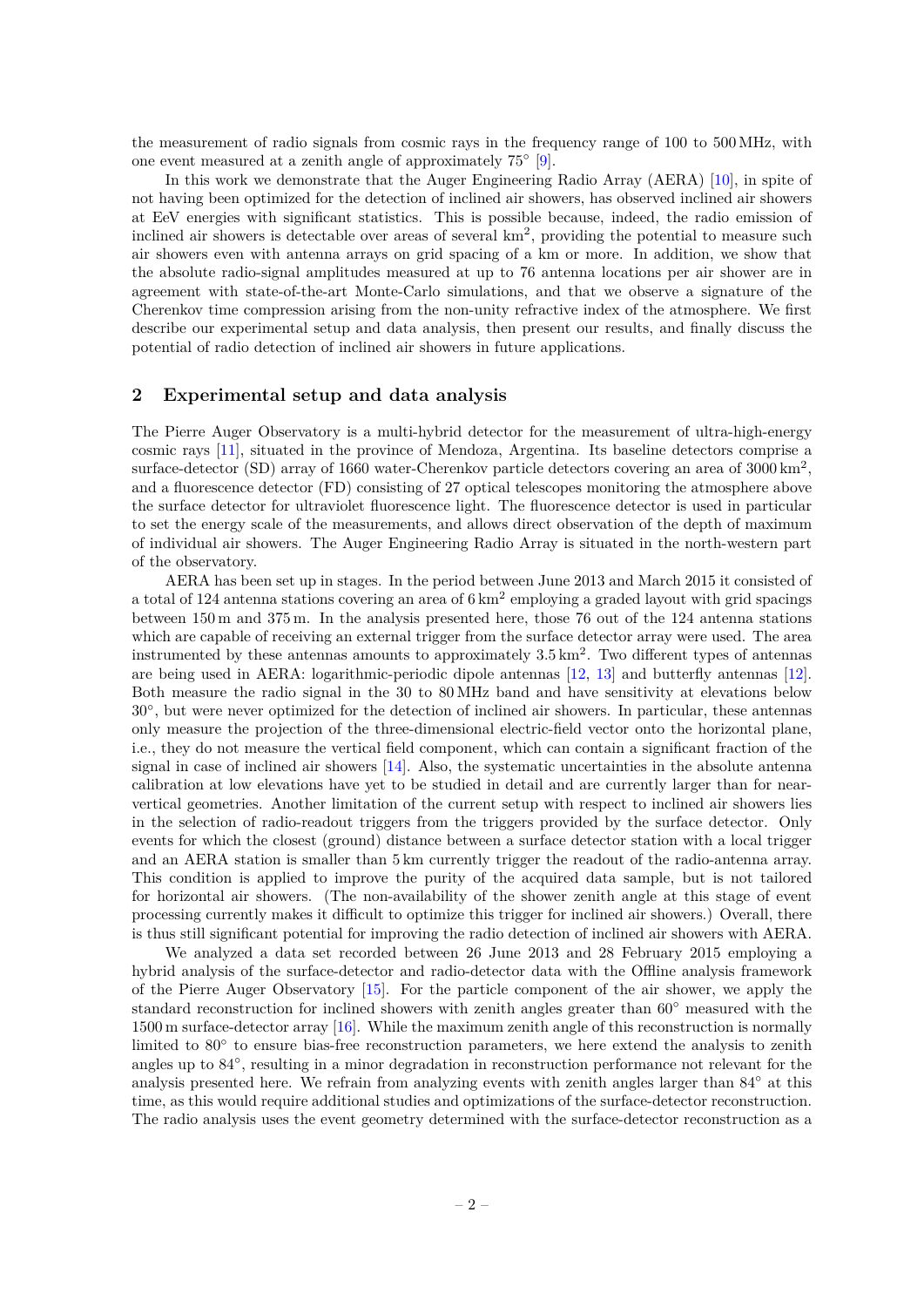<span id="page-10-1"></span>

**Figure 1**: Distributions of the arrival directions of the 561 extensive air showers selected in this analysis as determined with the Auger surface detector. Top: Distribution of the azimuth angles,  $0^{\circ}$ indicating arrival from the east and counting counter-clockwise. Bottom: Distribution of the sin<sup>2</sup> of the zenith angles. For each bin, Poissonian errors are shown.

starting point and requires coincident detection with a signal-to-noise ratio<sup>[1](#page-10-0)</sup> of 10 or more in at least three radio-antenna stations with radio-pulse arrival times in approximate agreement with the event geometry [\[17,](#page-20-13) [18\]](#page-20-14). The combined surface-detector and radio analysis results in a total of 561 events with zenith angles between  $60°$  and  $84°$ .

The distribution of the arrival directions as determined with the surface detector is shown in Fig. [1.](#page-10-1) As expected, the azimuthal distribution shows a clear north-south asymmetry: more air showers are observed coming from the south, where the large angle to the Earth's magnetic field leads to strong geomagnetic radio emission. The distribution with respect to the sin<sup>2</sup> of the zenith angle  $\theta$ is not flat, as would be expected for a planar detector observing an isotropic flux with full efficiency. The increase towards larger values of  $\sin^2 \theta$  indicates that the detection efficiency for the coincident observation of air showers with the Auger surface detector and AERA increases with zenith angle. The mean zenith angle of the selected events amounts to  $71°$ .

Reconstructing the arrival directions of the air showers with a plane-wave fit to the arrival times of the radio pulses yields an average agreement to within 1.4◦ with the directions reconstructed from the surface-detector measurements.

For a subset of the 561 events, the surface-detector reconstruction for inclined air showers [\[16\]](#page-20-12) allows us to determine the cosmic-ray energy after the calibration with the fluorescence detector. This

<span id="page-10-0"></span><sup>&</sup>lt;sup>1</sup>Square of the maximum electric-field amplitude after projection onto the horizontal plane divided by square of the RMS of the background electric-field amplitudes.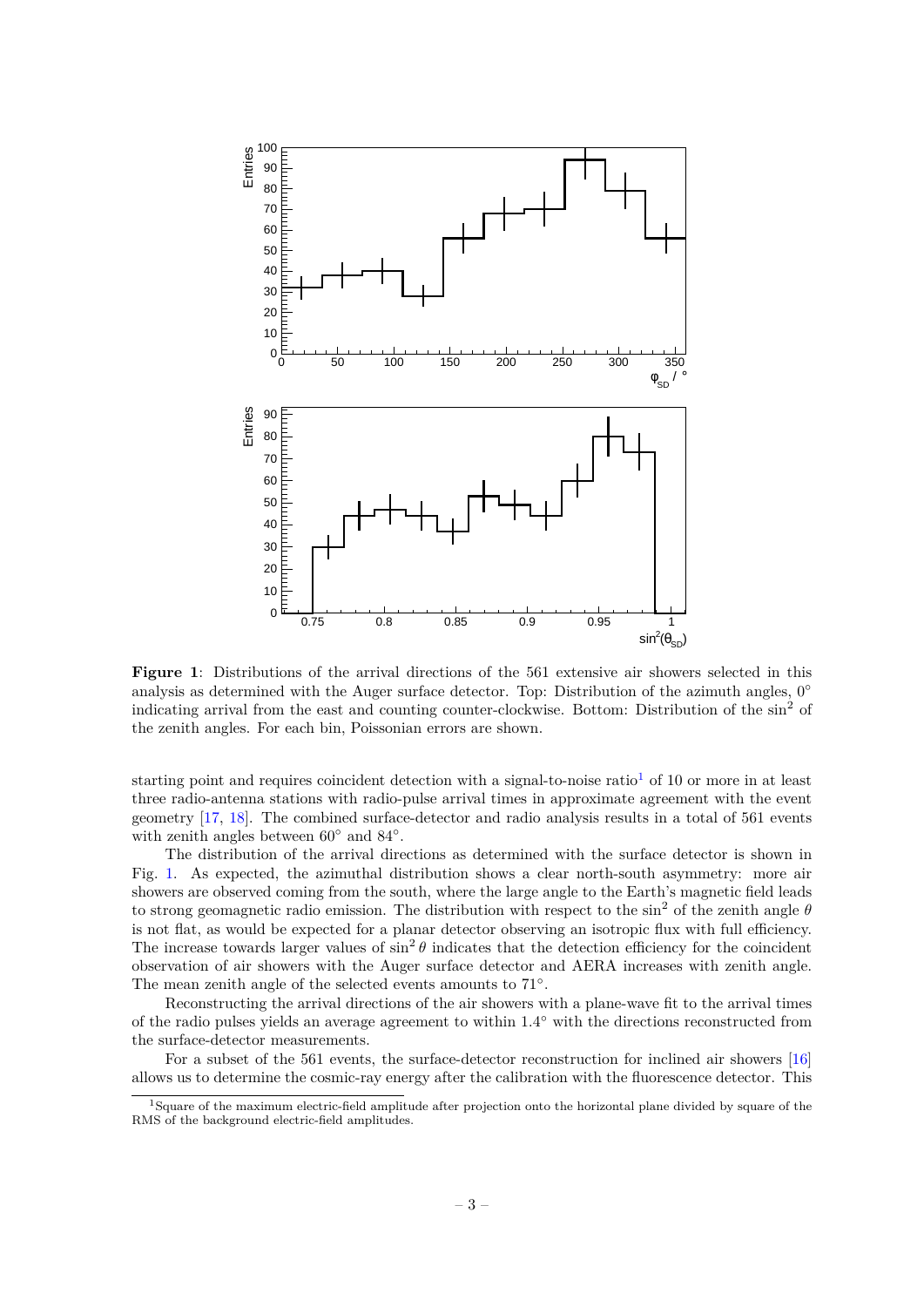is normally done for showers with zenith angles between 60° and 80°, signals measured in a complete hexagon [\[19\]](#page-20-15) of surface detector stations around the station with the largest energy deposit (thus in particular excluding events for which the impact point is not contained inside the area of the surface detector), and a minimum reconstructed energy of  $10^{18.6}$  eV. This energy determination is bias-free and achieves a resolution of 19.3% [\[16\]](#page-20-12). As discussed above, we here extended the zenith-angle range to include showers with zenith angles up to 84◦ . At the same time, we lowered the energy threshold to  $10^{18.5}$  eV. The requirements for detectors with measured signals remained unchanged. Under these conditions, the bias of the sample remains negligible, and the energy resolution remains better than 25% [\[20\]](#page-20-16). The loss of performance is not relevant for the analysis presented here. The reconstruction with these selection criteria leads to a total of 50 events. The energy distribution of this subset of events is shown in Fig. [2,](#page-11-2) illustrating the reach up to energies beyond  $10^{19}$  eV.

For each of these 50 events, one full Monte-Carlo simulation has been performed with CoREAS [\[21\]](#page-20-17) as part of CORSIKA v7.56 [\[22\]](#page-20-18) and using the interaction models QGSJET-II.04 [\[23\]](#page-20-19) and UrQMD 1.3.1 [\[24\]](#page-20-20). The event geometries and cosmic-ray energies for the simulations were taken from the surfacedetector reconstruction, and the primary particle type was set to protons, yielding a good coverage of shower-to-shower fluctuations. We did not simulate heavier primary particles because the effect of the primary mass on the predicted average radio amplitudes is well below  $10\%$  (as given by the relative difference in the energy fraction in the electromagnetic cascade, cf. reference [\[25\]](#page-20-21)). Thus, the dominating uncertainties in the comparison between data and simulations are the energy-scale and calibration uncertainties (see section [3.2\)](#page-14-0). The simulation results have been propagated through a detailed radio-detector simulation [\[26\]](#page-20-22), including the addition of radio noise measured at the time of the individual events, and have then undergone the same radio-data analysis as the measured data.

<span id="page-11-2"></span>

**Figure 2**: Distribution of the energy reconstructed with the surface detector for the subset of 50 events passing quality cuts for the energy determination with the Auger surface detector (see text). For each bin Poissonian errors are shown.

#### <span id="page-11-0"></span>**3 Results**

In the following, we present results related to the size of the radio-emission footprint, the agreement between data and simulations, and the signature of a Cherenkov time-compression of the radio signals due to the non-unity refractive index of the atmosphere.

#### <span id="page-11-1"></span>**3.1 Size of the area illuminated by radio signals**

An illustration of the large size of the area illuminated by radio signals in inclined air showers is shown for one high-energy, high zenith-angle example event in Fig. [3.](#page-12-0) While near-vertical air showers are typically detected in 3-5 AERA antennas [\[27\]](#page-20-23), here a total of 74 antenna stations have a signalto-noise ratio above 10 in the horizontal component of the electric field. (The two events with the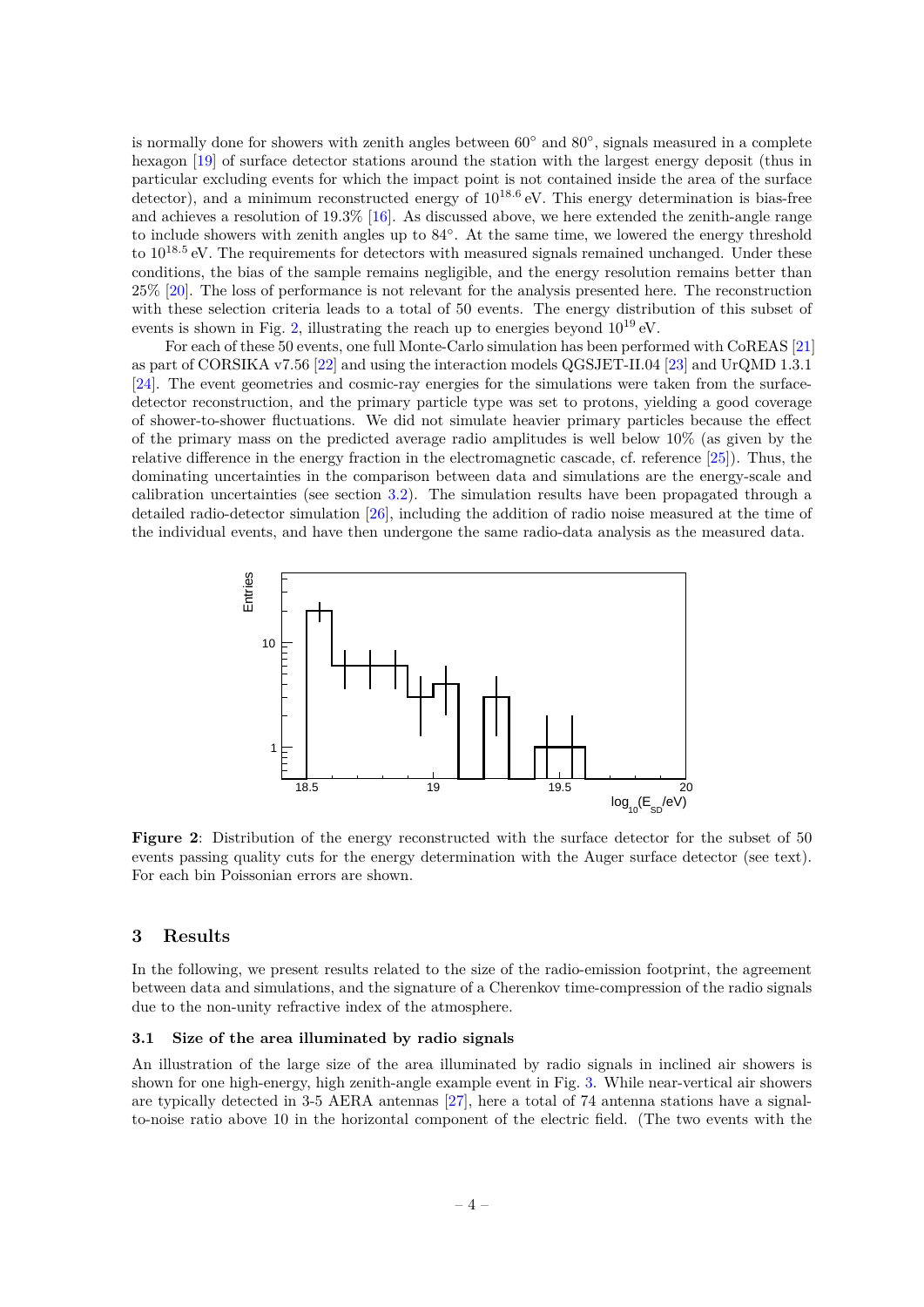<span id="page-12-0"></span>

**Figure 3:** Visualisation of one event arriving at a zenith angle of  $\theta = 82.8^\circ$  from 24.3° north of east with an energy of  $2\times10^{19}$  eV. Left: View of the radio antennas with detected signal indicated by crosses color-coded from early (yellow) to late (red) arrival. Particle detectors with a signal are indicated by green circles, their size indicating energy deposit. Further particle detectors with a signal are present outside the shown area. The particle detector station marked in black had a temporary malfunction. Sub-threshold radio-detector stations are marked with grey crosses, radio stations not read out (in particular those not externally triggered) are denoted by triangles. The impact point as reconstructed with the surface-detector stations is indicated by the one-sigma error ellipse. The line indicates the projection of the shower axis onto the ground. Right: Amplitude distribution of the horizontal component of the electric field vector as a function of the distance from the shower axis measured in the plane normal to the shower axis. 74 radio-detector stations have a signal-to-noise ratio of 10 or higher.

highest station multiplicity in the selection have a signal above threshold in all 76 antenna stations.) The signal amplitudes measured in this event rise up to a distance of approximately 1000 m from the shower axis<sup>[2](#page-12-1)</sup> and then fall off to large distances, yet signals have been detected above the Galactic background up to axis distances of 2200 m. The illuminated area in the plane perpendicular to the shower axis for this event amounts to approximately  $15 \text{ km}^2$ . Due to projection effects the illuminated area on the ground is much larger; a simple projection with a factor of sec(82.8°) yields an illuminated area of approximately  $120 \text{ km}^2$ .

The distribution of the impact points of the full data set of 561 air showers illustrates that indeed many events are not contained in the geometric area of AERA, cf. Fig. [4.](#page-13-0) This demonstrates that the area illuminated by radio signals is typically larger than the instrumented area of  $3.5 \text{ km}^2$  used in this analysis. The farthest axis distance at which a signal-to-noise ratio of at least 10 has been measured shows a clear increase with increasing zenith angle of the air shower, as is shown in Fig. [5.](#page-14-1) This is in qualitative agreement with forward-beamed radio emission from a receding source in the absence of absorption and scattering in the atmosphere, as explained in the introduction. It is also in line with the observed increase in the number of detected air showers as a function of  $\sin^2 \theta$ , i.e., an increase in detection efficiency with rising zenith angle, shown in Fig. [1.](#page-10-1) A weak correlation of the farthest distance with the energy of the cosmic ray is also observed and can be explained by the expected increase of the detection threshold with increasing zenith angle.

Fig. [6](#page-15-1) shows a closer look at another interesting air-shower event, the southernmost one located at  $(x, y) = (-26, 0)$  km in Fig. [4.](#page-13-0) The air shower has been detected with four antennas at the edge of AERA. Its readout was triggered because an isolated surface-detector station with significant energy

<span id="page-12-1"></span> $2$ Distance from the air-shower axis as reconstructed with the surface detector, measured in the plane perpendicular to the axis.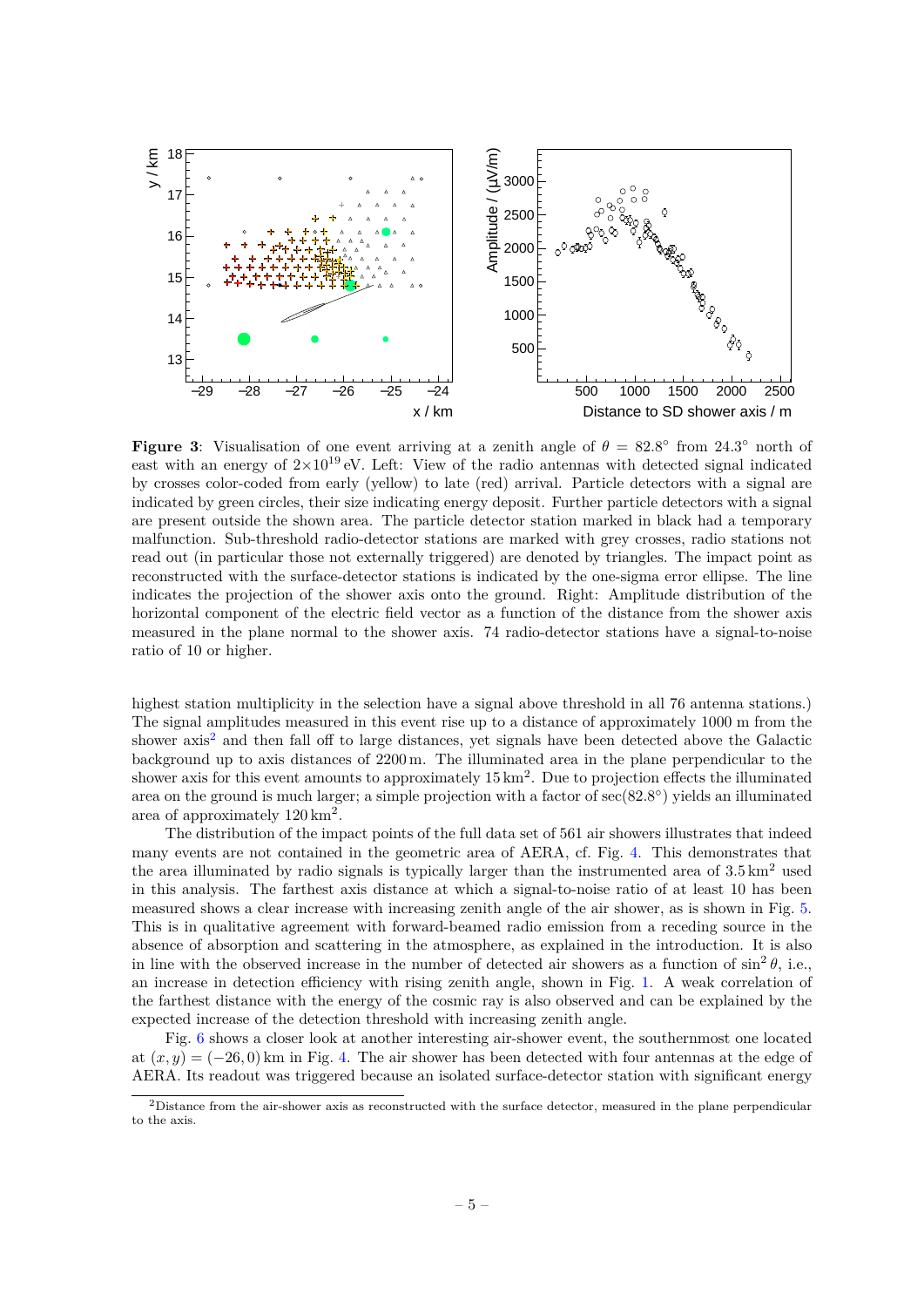<span id="page-13-0"></span>

**Figure 4**: Distribution of the impact points of the air-shower axes reconstructed with the Auger surface detector for the 561 selected events, relative to the positions of the AERA antennas (red triangles). The 50 events that pass the quality cuts for energy reconstruction are marked by black dots, the remaining 511 events by blue diamonds. The example event presented in Fig. [3](#page-12-0) is marked with an orange cross. Fewer events with impact points in the west (left border of the plot) are present as this region is close to the edge of the Auger surface detector array, indicated by the dashed line.

deposit (dark-grey circles in Fig. [6\)](#page-15-1) was closer than the 5 km maximum readout distance discussed in section [2.](#page-9-0) The locations of the antennas with a signal are in alignment with the ground projection of the air-shower axis reconstructed from the surface-detector data. The azimuth angles reconstructed from the radio signals and particle-detector measurements agree to within better than 0.5°. The zenith angle reconstructed with the particle detectors amounts to 83◦ , while the zenith angle determined from the arrival times of the radio signals corresponds to 87◦ . The low number of radio antennas with signal and their approximate alignment along a line perpendicular to the air-shower axis limit the zenith-angle resolution of the radio measurement in this particular case. It has been reported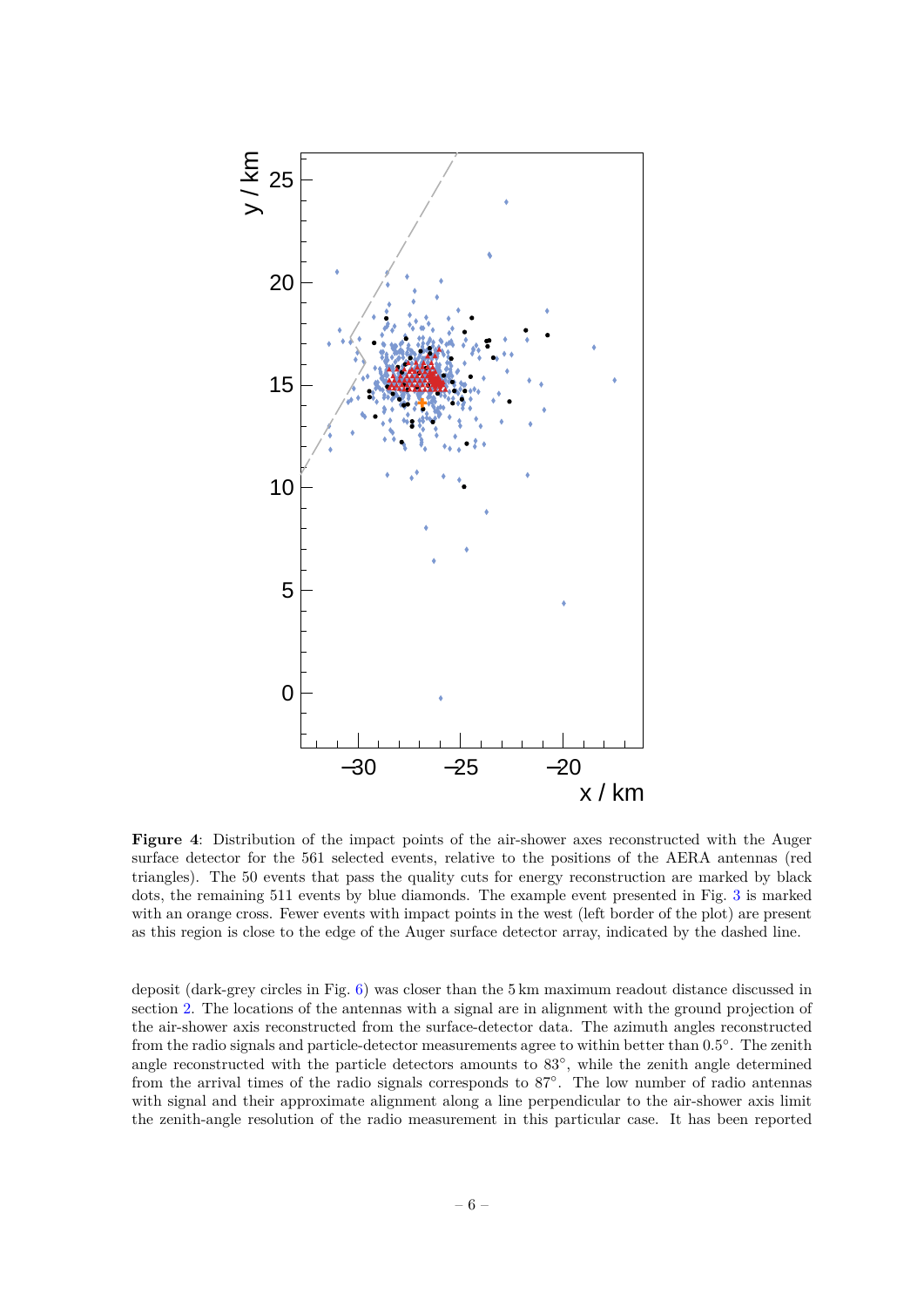<span id="page-14-1"></span>

**Figure 5**: Farthest axis distance at which a radio signal above noise background has been detected as a function of the air-shower zenith angle. Black dots represent the 50 events that pass the quality cuts for energy reconstruction, blue diamonds denote the remaining 511 events. The red bars show the profile of the distribution, i.e., the mean and standard deviation in each  $2^{\circ}$  bin. Please note that, as the radio array is significantly smaller than the radio-emission footprints, the mean values might significantly underestimate the average footprint size.

that signal reflections at the ground, which are implicitly included in our antenna models but not yet treated explicitly in our analysis, might also adversely affect the zenith-angle reconstruction at low elevations [\[28\]](#page-21-0). The signals measured in the individual antennas have typical characteristics of airshower radio signals (pulse shape and width as well as relative amplitude). The maximum axis distance at which a signal has been measured amounts to 2150 m, a value similar to that measured in other air showers; i.e., the exceptionally large ground distance arises from projection effects. Nevertheless, this example illustrates that the ground area illuminated by radio signals can be significantly larger than the "particle footprint" on the ground.

### <span id="page-14-0"></span>**3.2 Comparison with simulations**

For the subset of 50 events with a surface-detector reconstruction of the cosmic-ray energy, we have made a direct comparison with the associated CoREAS-simulations. In Fig. [7a,](#page-16-1) we compare the simulated pulse amplitude as predicted for a given antenna station with the measured pulse amplitude in that antenna station. Only antenna stations for which both the measured and simulated signals pass the signal-to-noise cut of 10 are used in this comparison. There is a clear correlation even though there is significant scatter. Fig. [7b](#page-16-1) shows a histogram of the corresponding relative deviation between simulated and measured amplitudes. On average, the simulations underpredict the measured amplitudes by 2%, which is well inside the systematic uncertainty of ∼20% arising from the 14% uncertainty in the energy scale of the Pierre Auger Observatory [\[29\]](#page-21-1) and the ∼10 to 15% absolute calibration uncertainty of the two different types of AERA antennas [\[12,](#page-20-8) [13\]](#page-20-9). (We note that these an-tenna calibration uncertainties were determined for zenith angles up to 60<sup>°</sup> [\[13\]](#page-20-9) and work is currently ongoing to quantify the uncertainties at larger zenith angles.) The spread of 38% is larger than observed for near-vertical air showers, however this is explainable, among other factors, by the increased uncertainty of the reconstructed impact point of inclined air showers, which is important input to the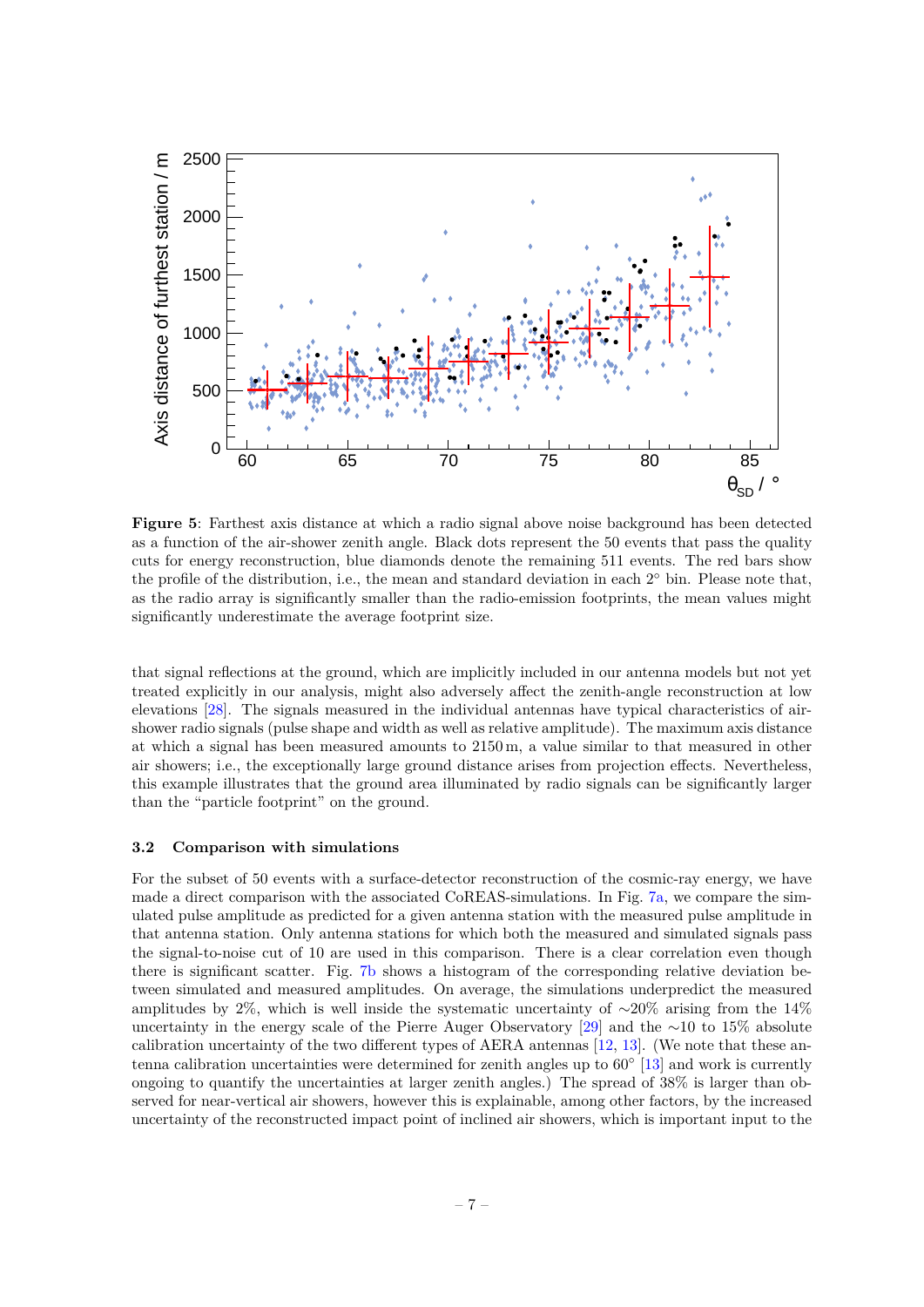<span id="page-15-1"></span>

**Figure 6**: View of the southern-most event visible in Fig. [4.](#page-13-0) The blue to green circles indicate the measurement with the surface dector, size indicating energy deposit and color encoding arrival time. Dark-grey circles indicate isolated particle detections rejected in the reconstruction. The radio signal extends over a significantly larger area than the particle distribution.

simulations. There is thus still room for improvement when employing a detailed reconstruction of the radio signals of inclined air showers, which is currently under investigation.

#### <span id="page-15-0"></span>**3.3 Presence of Cherenkov signature**

The example event shown in Fig. [3](#page-12-0) exhibits a clear maximum in the lateral signal distribution at an axis distance of approximately 1000 m. Assuming that the emission arises predominantly from the shower maximum, we can estimate the off-axis angle under which this feature is seen. At the event energy of  $2\times10^{19}$  eV, the average depth of shower maximum measured with the Auger fluorescence detector [\[30,](#page-21-2) [31\]](#page-21-3) amounts to  $\sim 780 \text{ g/cm}^2$ . Using an average density profile for the atmosphere above the observatory  $[32]$ , we relate this depth of shower maximum  $X_{\text{max}}$  to a geometrical source distance *d* by solving the equation

$$
X_0 - X_{\text{max}} = \int_0^d \rho(l) \, \mathrm{d}l \tag{3.1}
$$

for *d*. Here,  $X_0$  denotes the atmospheric depth of the observatory level, and  $\rho(l)$  denotes the atmospheric density at the distance *l* measured along the shower axis from the impact point to the shower maximum. For inclined air showers, the atmospheric curvature needs to be taken into account, therefore the above equation can in general not be solved analytically and *d* is determined numerically. For a depth of shower maximum of  $780 g/cm<sup>2</sup>$  and the event zenith angle of  $82.8°$ , the geometric source distance *d* amounts to 116 km. From this geometrical distance and the axis distances of the antennas, an off-axis angle for each antenna is then calculated using trigonometric relations, the result of which is shown in Fig. [8.](#page-17-0) The maximum in the lateral signal distribution corresponds to an off-axis angle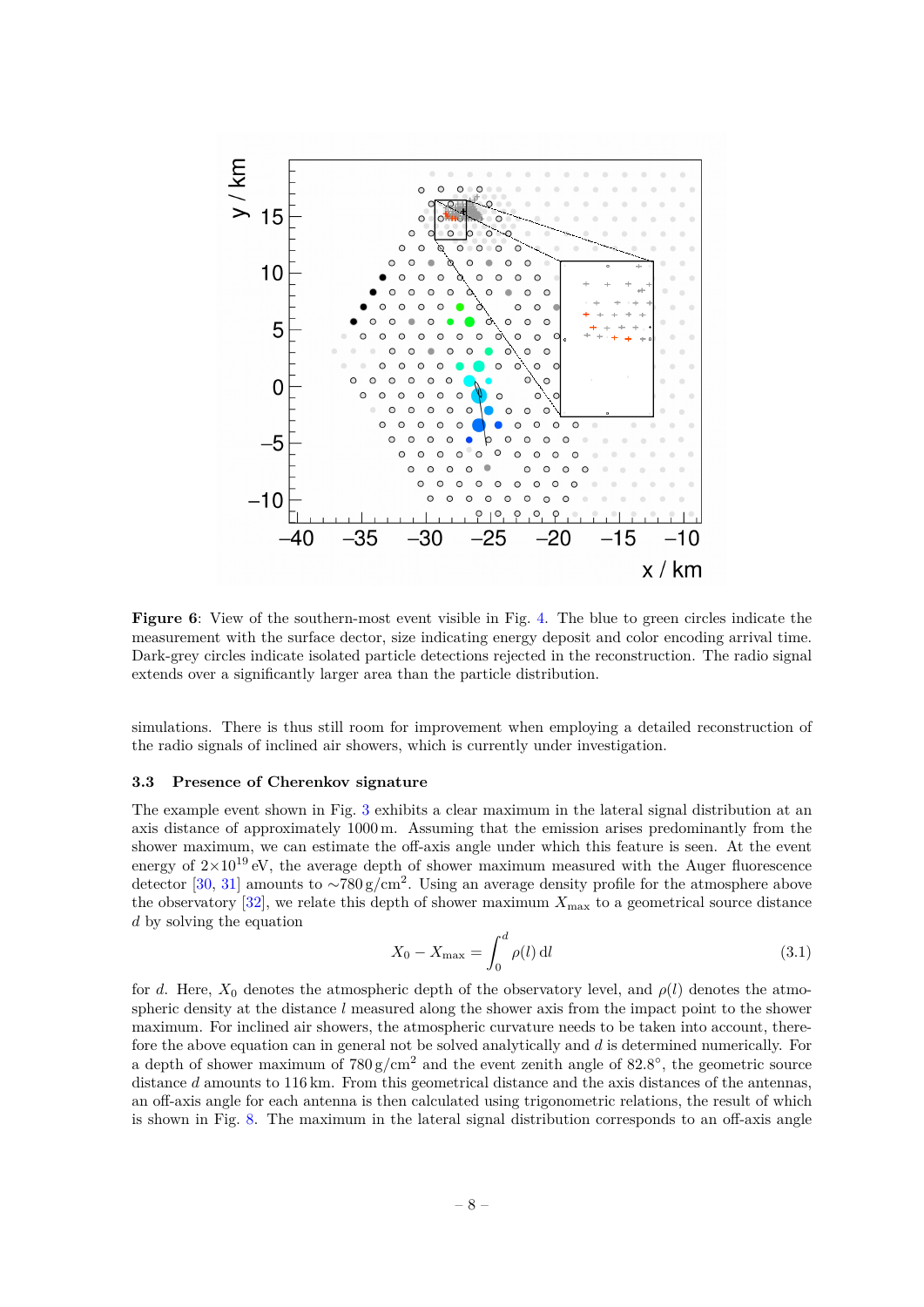<span id="page-16-1"></span>



(a) Each of the 1078 entries characterizes one individual antenna station. The color scale denotes the number of entries in each bin.

(b) Histogram of the deviations of the simulated and measured electric field amplitudes in each individual radio-detector station. The mean deviation amounts to −2%, the spread as measured by the standard deviation is 38%.

**Figure 7**: Correlation between the CoREAS-simulated and the measured amplitudes of the electric field pulses (projected onto the horizontal plane) for the 50 measured air showers with a reconstructed energy.

of ∼0*.*5 ◦ . This value is in agreement with the angular scale on which a Cherenkov ring is expected for inclined air showers [\[33\]](#page-21-5). The ring arises from the relativistic time-compression of the radio pulses due to the non-unity refractive index of the atmosphere [\[1\]](#page-19-0).

The derivation presented here is only very approximate and intended to illustrate the general principle. For the majority of the events in our analysis, the Cherenkov signature is washed out by the uncertainty of the position of the air-shower impact point and by signal asymmetries arising from polarization and geometric effects. For a reliable recovery of the Cherenkov signature, a detailed reconstruction of inclined air showers from their radio signals will thus need to be performed, which is currently under investigation.

We note that the opening angle of the Cherenkov ring is related to the depth of shower maximum [\[34–](#page-21-6)[36\]](#page-21-7). For inclined air showers with geometrical source distances of order 100 km, the relative effects of a varying depth of shower maximum on the signal distribution will, however, be notedly smaller than for near-vertical geometries: For the example event presented here, a shift of  $\pm 30 \text{ g/cm}^2$ around the value of  $780 \text{ g/cm}^2$  amounts to only ~ 2% variation in the geometrical source distance, whereas for an equivalent shower with 30° zenith angle the geometrical source distance varies by  $\sim$  10\%.

## <span id="page-16-0"></span>**4 Prospects**

Measurements of inclined air showers using radio arrays have significant potential.

First, antenna grid spacings that are of the same order as those for particle detector arrays aiming at the measurement of the highest-energy cosmic rays should suffice for the radio detection of inclined air showers. Even a 1.5 km grid of radio antennas, tailored to the detection of inclined air showers, seems feasible with radio-emission footprints covering dozens of  $km<sup>2</sup>$  on the ground. We illustrate this by thinning out the grid of AERA antennas used for the radio analysis to a mere five antennas on an approximate 1.5 km grid and re-running the complete analysis procedure on the full set of raw data.

This results in 44 air showers fulfilling the same criteria as the originally selected 561 events, including the example event previously shown in Fig. [3.](#page-12-0) The detection of this event with a sparse array is illustrated in Fig. [9.](#page-18-1) Even with this small and sparse array a reasonable sampling of the lateral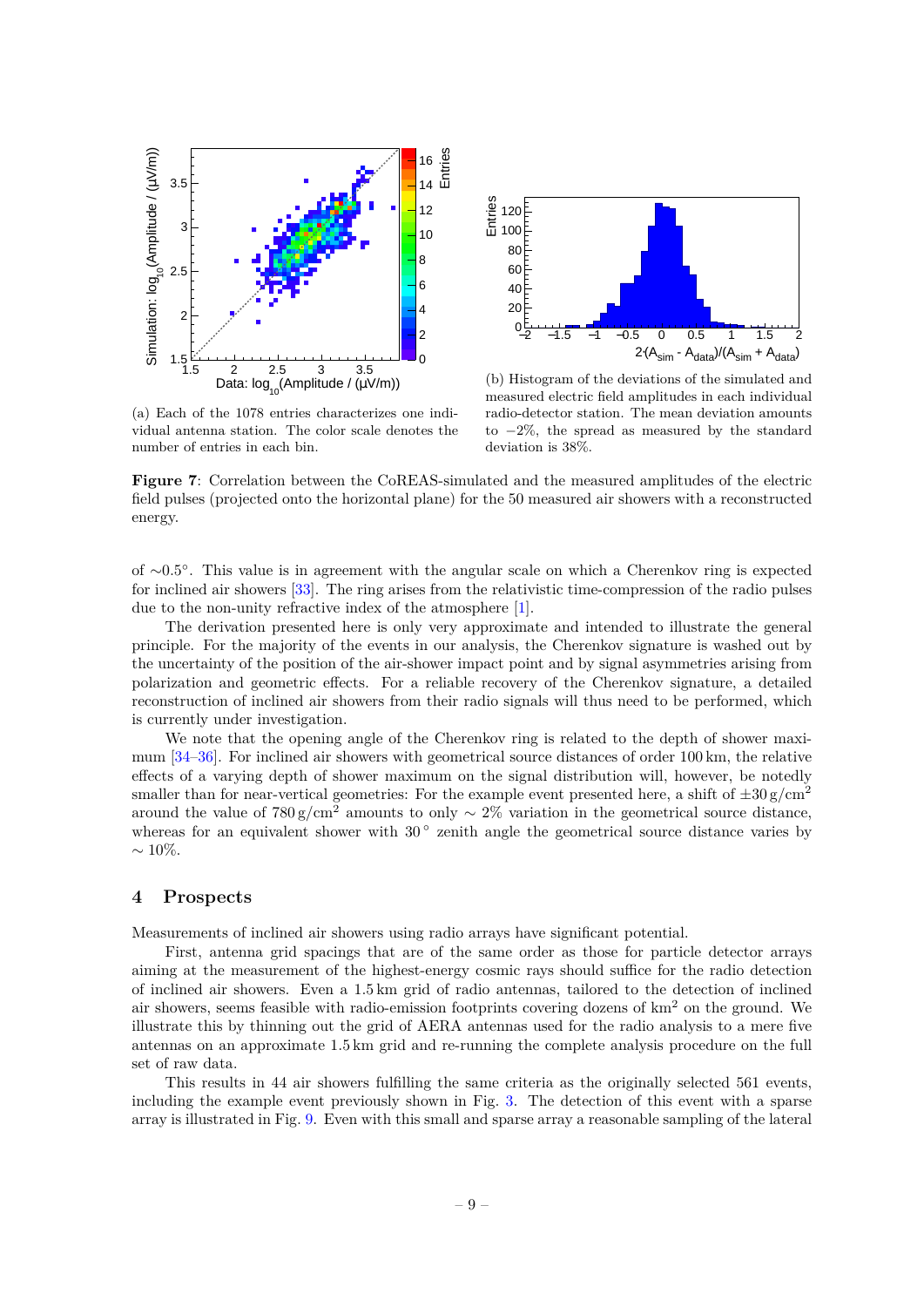<span id="page-17-0"></span>

**Figure 8**: Distribution of amplitudes measured in the example event shown in Fig. [3](#page-12-0) (right) versus the off-axis angle for an assumed point source at an atmospheric depth of  $780 \text{ g/cm}^2$ . The maximum is located at an approximate angle of 0.5◦ . The orange points indicate the sampling of the event with a sparse, thinned-out AERA array (see section [4\)](#page-16-0).

signal distribution is achieved, as is illustrated by the orange points in Fig. [8.](#page-17-0) For the complete set of 44 events, the reconstruction of the surface-detector data yields a mean zenith angle of 78°. This is larger than the mean zenith angle of 71◦ obtained for the 561 events observed with the full AERA as the detection probability for the sparse array increases with zenith angle. The arrival directions reconstructed with the surface-detector and radio-detector data agree on average within 1.8°, which constitutes only a minor loss in accuracy compared to the full array.

Instrumentation of a radio-detector array on a 1.5 km grid would allow direct integration of hardware in the existing surface detector array of the Pierre Auger Observatory. Such an approach would profit from re-using much of the infrastructure (photovoltaic systems, communications hardware, local trigger) and thus dramatically reduce the cost for deployment of a large-scale radio-detector array.

Second, radio detection has the advantage of directly measuring the energy in the electromagnetic cascade of an extensive air shower [\[37\]](#page-21-8). As the radio signal is not absorbed or scattered significantly in the atmosphere, this is true independent of zenith angle [\[38\]](#page-21-9) and, thus, also for inclined air showers. Arrays of volumetric particle detectors, in contrast, perform an almost pure measurement of the muonic component of inclined air showers, as the electromagnetic shower has died out when the shower reaches the ground. A combination of radio and particle detectors measuring inclined air showers thus offers significant potential for mass-composition measurements [\[39\]](#page-21-10) and studies of airshower physics such as the currently unsatisfactory reproduction of the muonic component of extensive air showers in state-of-the-art hadronic interaction models [\[40\]](#page-21-11).

Finally, the detection of a large radio-emission footprint signifies that the radio-emission source is far away and the shower is "old" when reaching the ground. Neutrino searches with inclined air showers detected by the Auger surface detector [\[41\]](#page-21-12) rely on the unambiguous classification of "old" (hadronic) versus "young" (neutrino-induced) inclined air showers. Radio detection could thus provide valuable additional information to such neutrino searches: If an air shower does exhibit a large radio-emission footprint, it can be excluded as a "young" air shower. Detection of near-horizontal air showers arising from neutrino interactions in mountain ridges, as proposed in the context of the GRAND project [\[42\]](#page-21-13), also holds significant potential.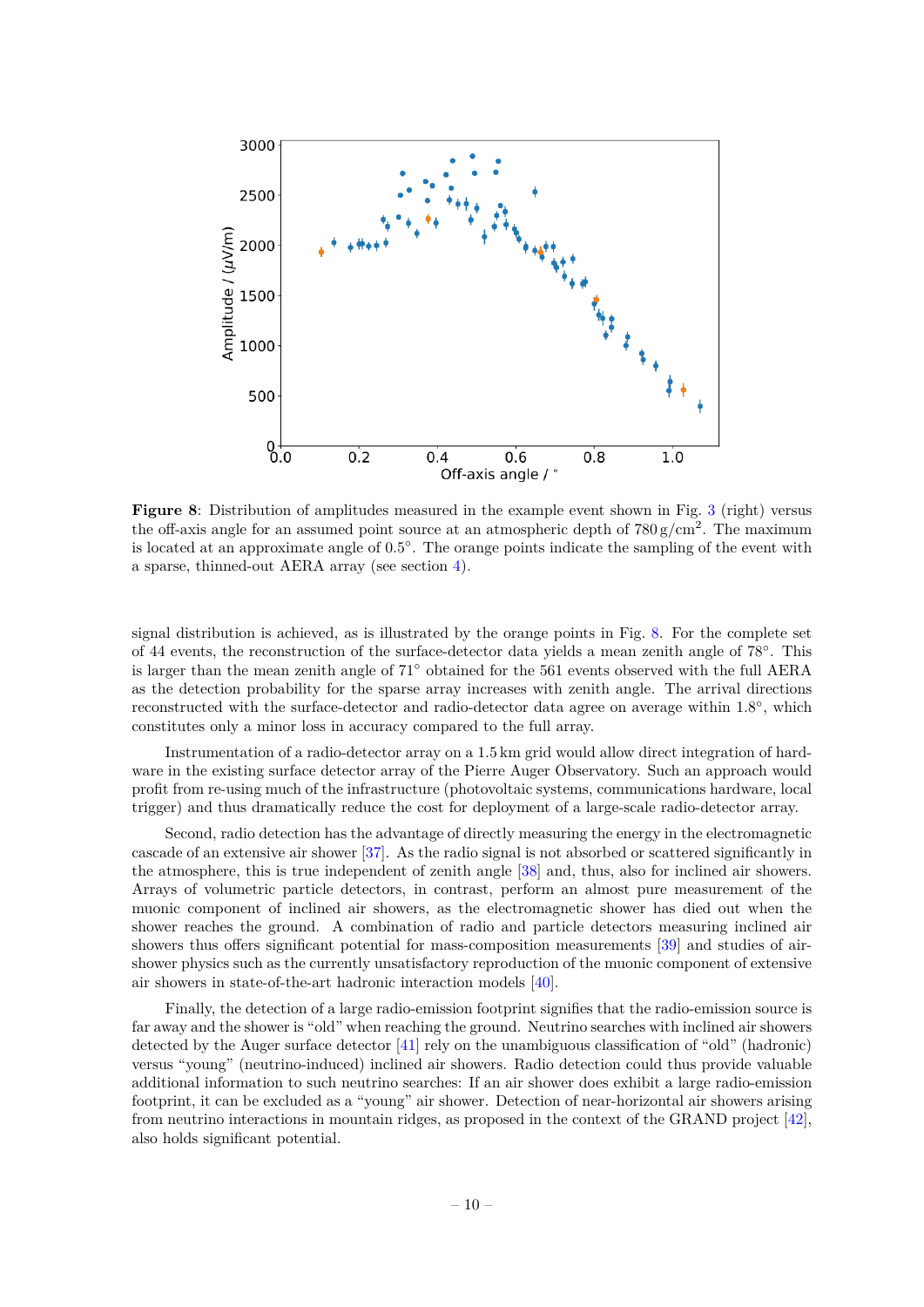<span id="page-18-1"></span>

**Figure 9**: The same air shower as shown in Fig. [3](#page-12-0) but analysed by only using signals from five AERA antennas on an approximate 1.5 km grid. All five antenna stations have a signal above threshold as marked by the colored crosses.

#### <span id="page-18-0"></span>**5 Conclusion**

We have collected a significant data set of inclined air showers at EeV energies using the Auger Engineering Radio Array and the Auger surface detector. These showers illuminate areas of several km<sup>2</sup> on the ground with measurable radio signals, and the size of the emission footprint clearly increases with shower zenith angle, as expected for forward-beamed emission which does not suffer from absorption or scattering in the atmosphere. This confirms long-standing predictions that inclined air showers should be particularly favorable for radio detection. Per-event CoREAS-simulations of the electric-field amplitudes in individual antennas are in agreement with the measurements. The presence of a Cherenkov ring illustrates the potential for the determination of the depth of shower maximum. It is clear though that further work will be needed to improve the experimental accuracy. In particular, the absolute calibration of the used radio antennas for elevations below 30◦ needs to be studied in detail. Also, a good understanding of the lateral radio-signal distribution of inclined air showers will be needed for reliable determination of cosmic-ray parameters from radio measurements of inclined air showers.

The potential of these measurements lies in the possibility of a cost-effective instrumentation of the large areas needed for measurements at the highest cosmic-ray energies with radio antennas as well as in the complementarity of the radio and particle-detector measurements of inclined air showers.

This concept will be explored further with the latest stage of AERA, in which an additional 29 detector stations have been deployed, mostly on a grid with 750 m distance, thereby instrumenting a total area of  $17 \text{ km}^2$  with 153 antenna stations [\[10\]](#page-20-6). Furthermore, we envisage the direct integration of radio antennas with the Auger surface detector stations over a large part of the observatory.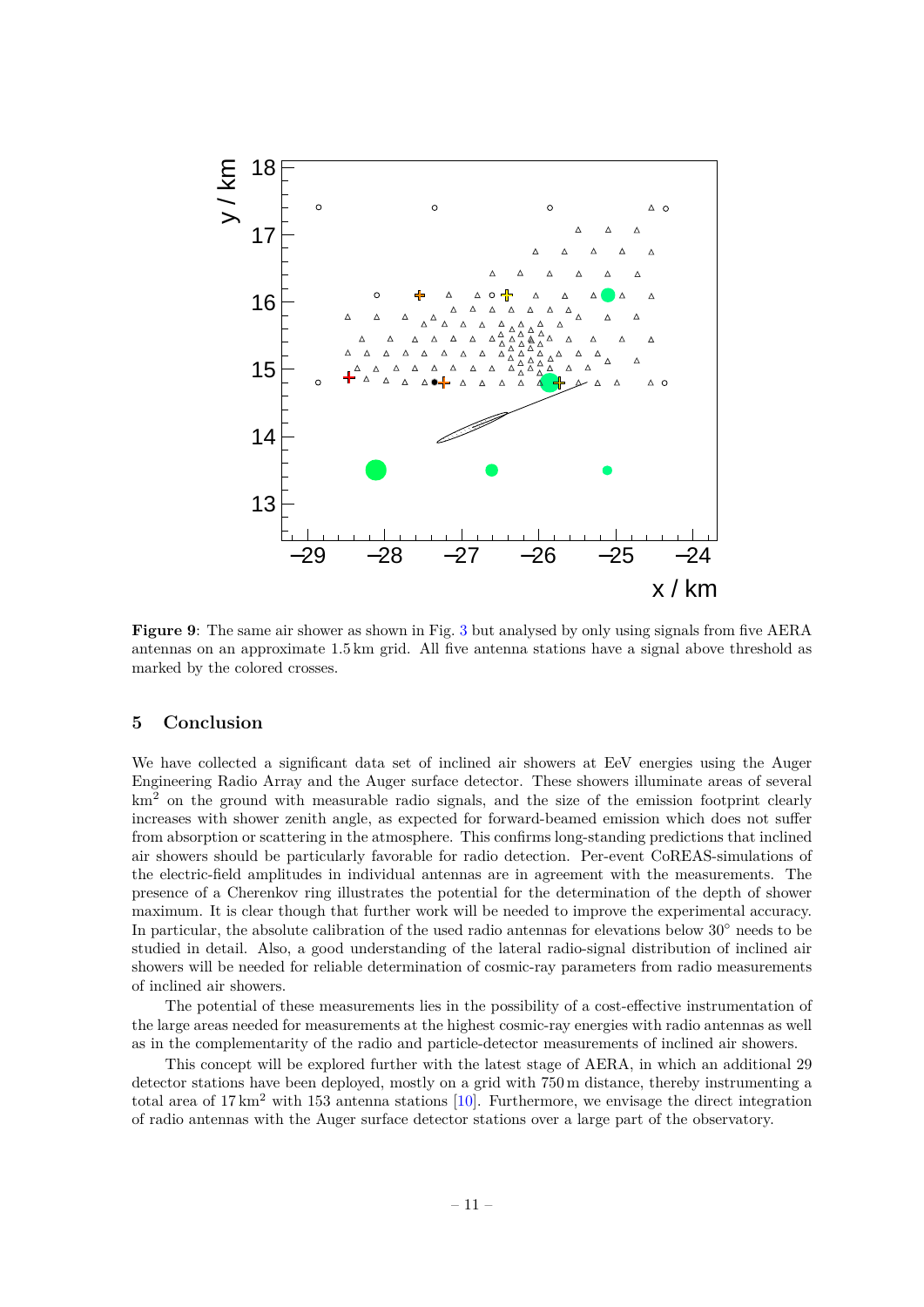# **Acknowledgments**

The successful installation, commissioning, and operation of the Pierre Auger Observatory would not have been possible without the strong commitment and effort from the technical and administrative staff in Malargüe. We are very grateful to the following agencies and organizations for financial support:

Argentina – Comisión Nacional de Energía Atómica; Agencia Nacional de Promoción Científica y Tecnológica (ANPCyT); Consejo Nacional de Investigaciones Científicas y Técnicas (CONICET); Gobierno de la Provincia de Mendoza; Municipalidad de Malargüe; NDM Holdings and Valle Las Leñas; in gratitude for their continuing cooperation over land access; Australia – the Australian Research Council; Brazil – Conselho Nacional de Desenvolvimento Científico e Tecnológico (CNPq); Financiadora de Estudos e Projetos (FINEP); Fundação de Amparo à Pesquisa do Estado de Rio de Janeiro (FAPERJ); São Paulo Research Foundation (FAPESP) Grants No. 2010/07359-6 and No. 1999/05404- 3; Ministério da Ciência, Tecnologia, Inovações e Comunicações (MCTIC); Czech Republic – Grant No. MSMT CR LG15014, LO1305, LM2015038 and CZ.02.1.01/0.0/0.0/16\_013/0001402; France – Centre de Calcul IN2P3/CNRS; Centre National de la Recherche Scientifique (CNRS); Conseil Régional Ile-de-France; Département Physique Nucléaire et Corpusculaire (PNC-IN2P3/CNRS); Département Sciences de l'Univers (SDU-INSU/CNRS); Institut Lagrange de Paris (ILP) Grant No. LABEX ANR-10-LABX-63 within the Investissements d'Avenir Programme Grant No. ANR-11-IDEX-0004-02; Germany – Bundesministerium für Bildung und Forschung (BMBF); Deutsche Forschungsgemeinschaft (DFG); Finanzministerium Baden-Württemberg; Helmholtz Alliance for Astroparticle Physics (HAP); Helmholtz-Gemeinschaft Deutscher Forschungszentren (HGF); Ministerium für Innovation, Wissenschaft und Forschung des Landes Nordrhein-Westfalen; Ministerium für Wissenschaft, Forschung und Kunst des Landes Baden-Württemberg; Italy – Istituto Nazionale di Fisica Nucleare (INFN); Istituto Nazionale di Astrofisica (INAF); Ministero dell'Istruzione, dell'Universitá e della Ricerca (MIUR); CETEMPS Center of Excellence; Ministero degli Affari Esteri (MAE); Mexico – Consejo Nacional de Ciencia y Tecnología (CONACYT) No. 167733; Universidad Nacional Autónoma de México (UNAM); PAPIIT DGAPA-UNAM; The Netherlands – Ministry of Education, Culture and Science; Netherlands Organisation for Scientific Research (NWO); Dutch national e-infrastructure with the support of SURF Cooperative; Poland – National Centre for Research and Development, Grant No. ERA-NET-ASPERA/02/11; National Science Centre, Grants No. 2013/08/M/ST9/00322, No. 2016/23/B/ST9/01635 and No. HARMONIA 5–2013/10/M/ST9/00062, UMO-2016/22/M/ST9/00198; Portugal – Portuguese national funds and FEDER funds within Programa Operacional Factores de Competitividade through Fundação para a Ciência e a Tecnologia (COMPETE); Romania – Romanian Ministry of Research and Innovation CNCS/CCCDI-UESFISCDI, projects PN-III-P1-1.2-PCCDI-2017-0839/19PCCDI/2018, PN-III-P2-2.1-PED-2016-1922, PN-III-P2-2.1-PED-2016-1659 and PN18090102 within PNCDI III; Slovenia – Slovenian Research Agency; Spain – Comunidad de Madrid; Fondo Europeo de Desarrollo Regional (FEDER) funds; Ministerio de Economía y Competitividad; Xunta de Galicia; European Community 7th Framework Program Grant No. FP7-PEOPLE-2012-IEF-328826; USA – Department of Energy, Contracts No. DE-AC02-07CH11359, No. DE-FR02-04ER41300, No. DE-FG02-99ER41107 and No. DE-SC0011689; National Science Foundation, Grant No. 0450696; The Grainger Foundation; Marie Curie-IRSES/EPLANET; European Particle Physics Latin American Network; European Union 7th Framework Program, Grant No. PIRSES-2009-GA-246806; and UNESCO.

# **References**

- <span id="page-19-0"></span>[1] T. Huege, [Radio detection of cosmic ray air showers in the digital era,](http://dx.doi.org/http://dx.doi.org/10.1016/j.physrep.2016.02.001) Physics Reports 620 (2016) 1 – 52.
- <span id="page-19-1"></span>[2] F. G. Schröder, [Radio detection of cosmic-ray air showers and high-energy neutrinos,](http://dx.doi.org/http://dx.doi.org/10.1016/j.ppnp.2016.12.002) Progress in Particle and Nuclear Physics  $93$  (2017)  $1 - 68$ .
- <span id="page-19-2"></span>[3] T. Gousset, O. Ravel, C. Roy, [Are vertical cosmic rays the most suitable to radio detection?,](https://doi.org/10.1016/j.astropartphys.2004.05.004) Astropart. Phys. 22 (2004) 103–107.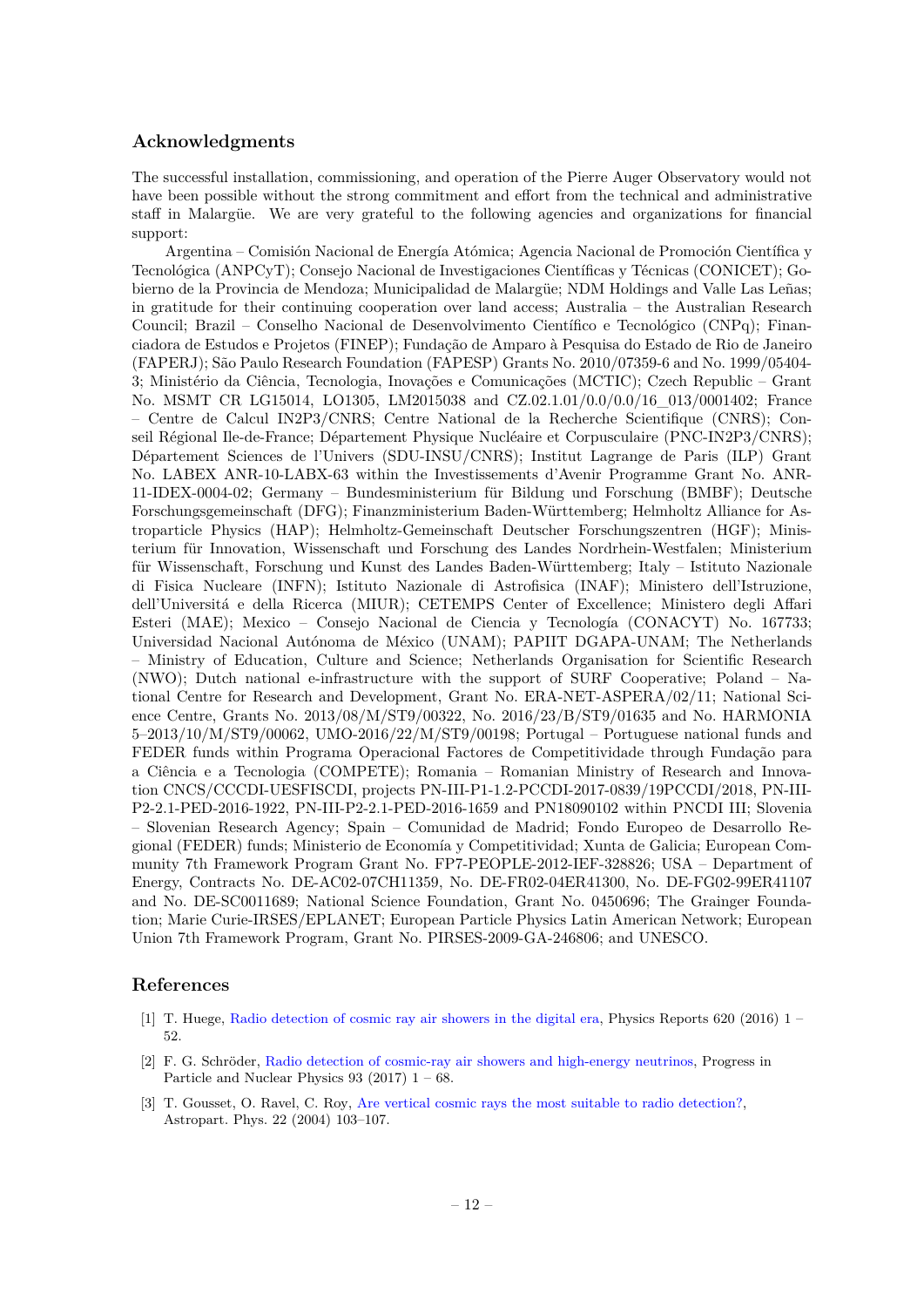- <span id="page-20-0"></span>[4] T. Huege, H. Falcke, [Radio emission from cosmic ray air showers: Simulation results and](http://dx.doi.org/10.1016/j.astropartphys.2005.05.008) [parametrization,](http://dx.doi.org/10.1016/j.astropartphys.2005.05.008) Astropart. Phys. 24 (2005) 116.
- <span id="page-20-1"></span>[5] T. Huege, A. Haungs, [Radio detection of cosmic rays: present and future,](http://dx.doi.org/10.7566/JPSCP.9.010018) JPS Conference Proceedings 09 (2016) 010018, proceedings of the UHECR2014 conference, Springdale, USA.
- <span id="page-20-2"></span>[6] J. Petrovic, W. D. Apel, T. Asch, et al., [Radio emission of highly inclined cosmic ray air showers](http://dx.doi.org/10.1051/0004-6361:20065732) [measured with LOPES,](http://dx.doi.org/10.1051/0004-6361:20065732) Astronomy & Astrophysics 462 (2007) 389–395.
- <span id="page-20-3"></span>[7] S. Hoover, J. Nam, P. W. Gorham, et al., [Observation of Ultrahigh-Energy Cosmic Rays with the](http://dx.doi.org/10.1103/PhysRevLett.105.151101) [ANITA Balloon-Borne Radio Interferometer,](http://dx.doi.org/10.1103/PhysRevLett.105.151101) Phys. Rev. Lett. 105 (2010) 151101.
- <span id="page-20-4"></span>[8] H. Schoorlemmer, et al., [Energy and Flux Measurements of Ultra-High Energy Cosmic Rays Observed](http://dx.doi.org/10.1016/j.astropartphys.2016.01.001) [During the First ANITA Flight,](http://dx.doi.org/10.1016/j.astropartphys.2016.01.001) Astropart. Phys. 77 (2016) 32–43.
- <span id="page-20-5"></span>[9] S. W. Barwick, et al., [Radio detection of air showers with the ARIANNA experiment on the Ross Ice](http://dx.doi.org/10.1016/j.astropartphys.2017.02.003) [Shelf,](http://dx.doi.org/10.1016/j.astropartphys.2017.02.003) Astropart. Phys. 90 (2017) 50–68.
- <span id="page-20-6"></span>[10] J. Schulz for the Pierre Auger Collaboration, [Status and Prospects of the Auger Engineering Radio](https://doi.org/10.22323/1.236.0615) [Array,](https://doi.org/10.22323/1.236.0615) in: Proceedings of the 34th ICRC, The Hague, The Netherlands, no. PoS(ICRC2015)615, 2015.
- <span id="page-20-7"></span>[11] Pierre Auger collaboration, A. Aab et al., [The Pierre Auger Cosmic Ray Observatory,](https://doi.org/10.1016/j.nima.2015.06.058) Nucl. Instrum. Meth. A 798 (2015) 172–213.
- <span id="page-20-8"></span>[12] Pierre Auger collaboration, P. Abreu et al., [Antennas for the detection of radio emission pulses from](http://dx.doi.org/10.1088/1748-0221/7/10/P10011) [cosmic-ray induced air showers at the Pierre Auger Observatory,](http://dx.doi.org/10.1088/1748-0221/7/10/P10011) JINST 7 (2012) P10011.
- <span id="page-20-9"></span>[13] Pierre Auger Collaboration, A. Aab et al., [Calibration of the Logarithmic-Periodic Dipole Antenna](http://10.1088/1748-0221/12/10/T10005) [\(LPDA\) Radio Stations at the Pierre Auger Observatory using an Octocopter,](http://10.1088/1748-0221/12/10/T10005) JINST 12 (2017) T10005.
- <span id="page-20-10"></span>[14] W. D. Apel, J. C. Arteaga, L. Bähren, et al., [LOPES-3D, an antenna array for full signal detection of](https://doi.org/10.1016/j.nima.2012.08.082) [air-shower radio emission,](https://doi.org/10.1016/j.nima.2012.08.082) Nucl. Instr. Meth. A 696 (2012) 100–109.
- <span id="page-20-11"></span>[15] S. Argiró, S. L. C. Barroso, J. Gonzalez, et al., [The offline software framework of the Pierre Auger](http://dx.doi.org/10.1016/j.nima.2007.07.010) [Observatory,](http://dx.doi.org/10.1016/j.nima.2007.07.010) Nucl. Instr. and Meth. A 580 (2007) 1485–1496.
- <span id="page-20-12"></span>[16] Pierre Aguer collaboration, A. Aab et al. [Reconstruction of inclined air showers detected with the](https://doi.org/10.1088/1475-7516/2014/08/019) [Pierre Auger Observatory,](https://doi.org/10.1088/1475-7516/2014/08/019) Journal of Cosmology and Astroparticle Physics 2014 (08) (2014) 019.
- <span id="page-20-13"></span>[17] O. Kambeitz, [Measurement of horizontal air showers with the Auger Engineering Radio Array,](https://doi.org/10.1051/epjconf/201713501015) EPJ Web Conf. 135 (2017) 01015.
- <span id="page-20-14"></span>[18] O. Kambeitz, [Radio Detection of Horizontal Extensive Air Showers,](http://nbn-resolving.org/urn:nbn:de:swb:90-557582) Ph.D. thesis, Karlsruhe Institute of Technology (2016).
- <span id="page-20-15"></span>[19] Pierre Auger collaboration, J. Abraham et al., [Trigger and aperture of the surface detector array of the](http://dx.doi.org/10.1016/j.nima.2009.11.018) [Pierre Auger Observatory,](http://dx.doi.org/10.1016/j.nima.2009.11.018) Nucl. Instrum. Meth. A613 (2010) 29–39.
- <span id="page-20-16"></span>[20] H. Dembinski, [Measurement of the flux of ultra high energy cosmic rays using data from very inclined](https://web.physik.rwth-aachen.de/~hebbeker/theses/dembinski_phd.pdf) [air showers at the Pierre Auger Observatory,](https://web.physik.rwth-aachen.de/~hebbeker/theses/dembinski_phd.pdf) Ph.D. thesis, RWTH Aachen University (2009).
- <span id="page-20-17"></span>[21] T. Huege, M. Ludwig, C. W. James, [Simulating radio emission from air showers with CoREAS,](https://doi.org/10.1063/1.4807534) AIP Conf. Proc. (1535) (2013) 128–132.
- <span id="page-20-18"></span>[22] D. Heck, J. Knapp, J. N. Capdevielle, G. Schatz, T. Thouw, [CORSIKA: A Monte Carlo Code to](http://digbib.ubka.uni-karlsruhe.de/volltexte/fzk/6019/6019.pdf) [Simulate Extensive Air Showers,](http://digbib.ubka.uni-karlsruhe.de/volltexte/fzk/6019/6019.pdf) FZKA Report 6019, Forschungszentrum Karlsruhe (1998).
- <span id="page-20-19"></span>[23] S. Ostapchenko, [Monte Carlo treatment of hadronic interactions in enhanced Pomeron scheme: I.](http://dx.doi.org/10.1103/PhysRevD.83.014018) [QGSJET-II model,](http://dx.doi.org/10.1103/PhysRevD.83.014018) Phys. Rev. D83 (2011) 014018.
- <span id="page-20-20"></span>[24] M. Bleicher, et al., [Relativistic hadron hadron collisions in the ultrarelativistic quantum molecular](http://dx.doi.org/10.1088/0954-3899/25/9/308) [dynamics model,](http://dx.doi.org/10.1088/0954-3899/25/9/308) J. Phys. G25 (1999) 1859–1896.
- <span id="page-20-21"></span>[25] T. Pierog, [Modelling hadronic interactions in cosmic ray Monte Carlo generators,](http://dx.doi.org/10.1051/epjconf/20159909002) EPJ Web Conf. 99 (2015) 09002.
- <span id="page-20-22"></span>[26] Pierre Auger collaboration, P. Abreu et al., [Advanced functionality for radio analysis in the Offline](http://dx.doi.org/10.1016/j.nima.2011.01.049) [software framework of the Pierre Auger Observatory,](http://dx.doi.org/10.1016/j.nima.2011.01.049) Nucl. Instr. Meth. A 635 (2011) 92–102.
- <span id="page-20-23"></span>[27] Pierre Auger collaboration, A. Aab et al., [Energy estimation of cosmic rays with the Engineering Radio](http://dx.doi.org/10.1103/PhysRevD.93.122005) [Array of the Pierre Auger Observatory,](http://dx.doi.org/10.1103/PhysRevD.93.122005) Phys. Rev. D 93 (2016) 122005.